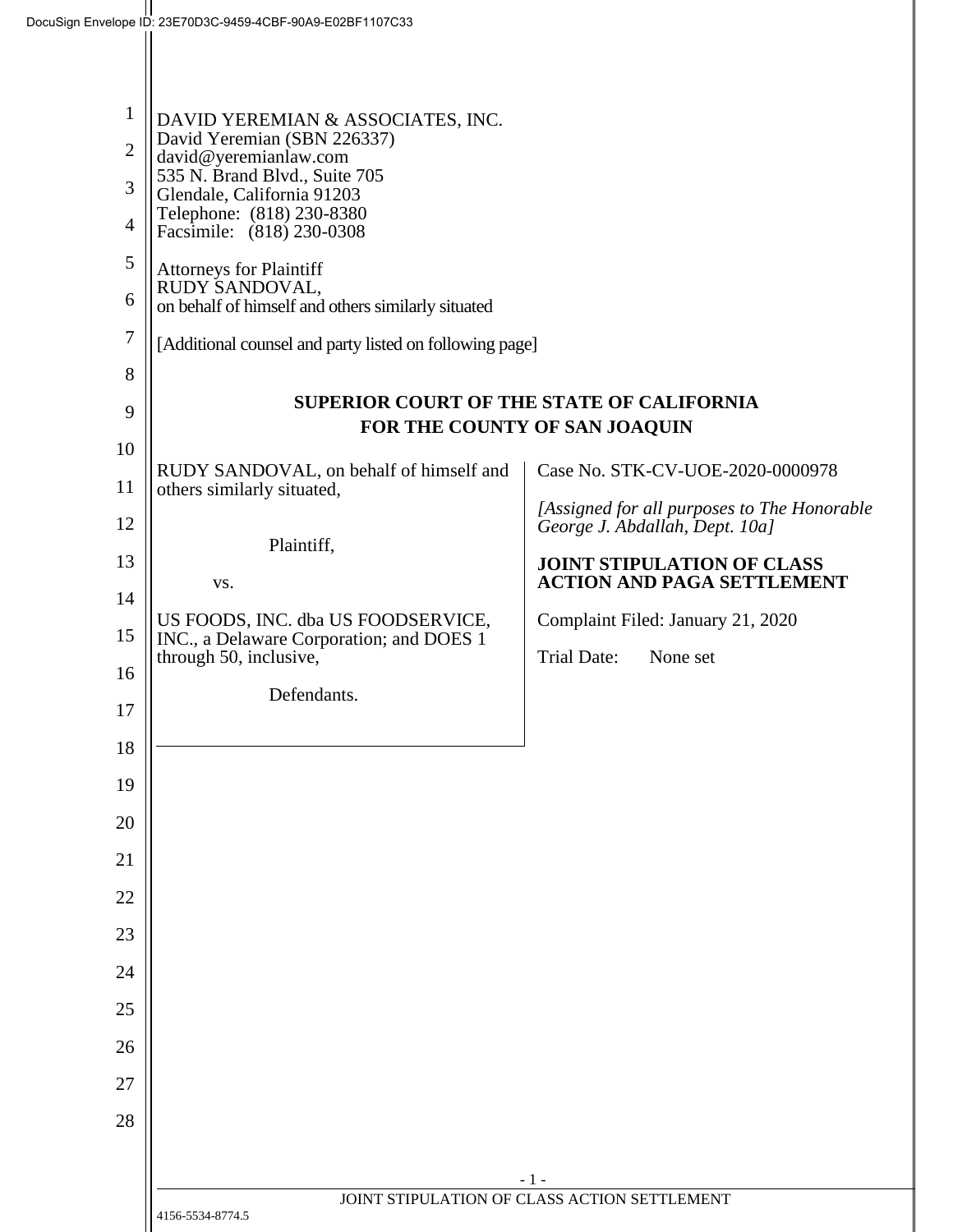|                | Joseph C. Liburt (SBN 155507)                                      |
|----------------|--------------------------------------------------------------------|
| 1              | jliburt@orrick.com                                                 |
| $\overline{2}$ | ORRICK, HERRINGTON & SUTCLIFFE LLP<br>1000 Marsh Road              |
| 3              | Menlo Park, CA 94025-1015<br>Telephone: (650) 614-7400             |
| $\overline{4}$ | Facsimile: (650) 614-7401                                          |
| 5              | Katie E. Briscoe (SBN 287629)                                      |
| 6              | kbriscoe@orrick.com<br>Alexandra Guerra (SBN 319412)               |
| $\tau$         | aguerra@orrick.com                                                 |
| 8              | ORRICK, HERRINGTON & SUTCLIFFE LLP<br>400 Capitol Mall, Suite 3000 |
| 9              | Sacramento, CA 95814-4497<br>Telephone: (916)447-9200              |
| 10             | Facsimile: (916)329-4900                                           |
| 11             | Attorneys for Defendant US FOODS, INC.                             |
| 12             |                                                                    |
| 13             |                                                                    |
| 14             |                                                                    |
| 15             |                                                                    |
| 16             |                                                                    |
| 17             |                                                                    |
| 18             |                                                                    |
| 19             |                                                                    |
| 20             |                                                                    |
| 21             |                                                                    |
| 22             |                                                                    |
| 23             |                                                                    |
| 24             |                                                                    |
| 25             |                                                                    |
| 26             |                                                                    |
| 27             |                                                                    |
| 28             |                                                                    |
|                |                                                                    |
|                | $-2-$<br>JOINT STIPULATION OF CLASS ACTION SETTLEMENT              |
|                | 4156-5534-8774.5                                                   |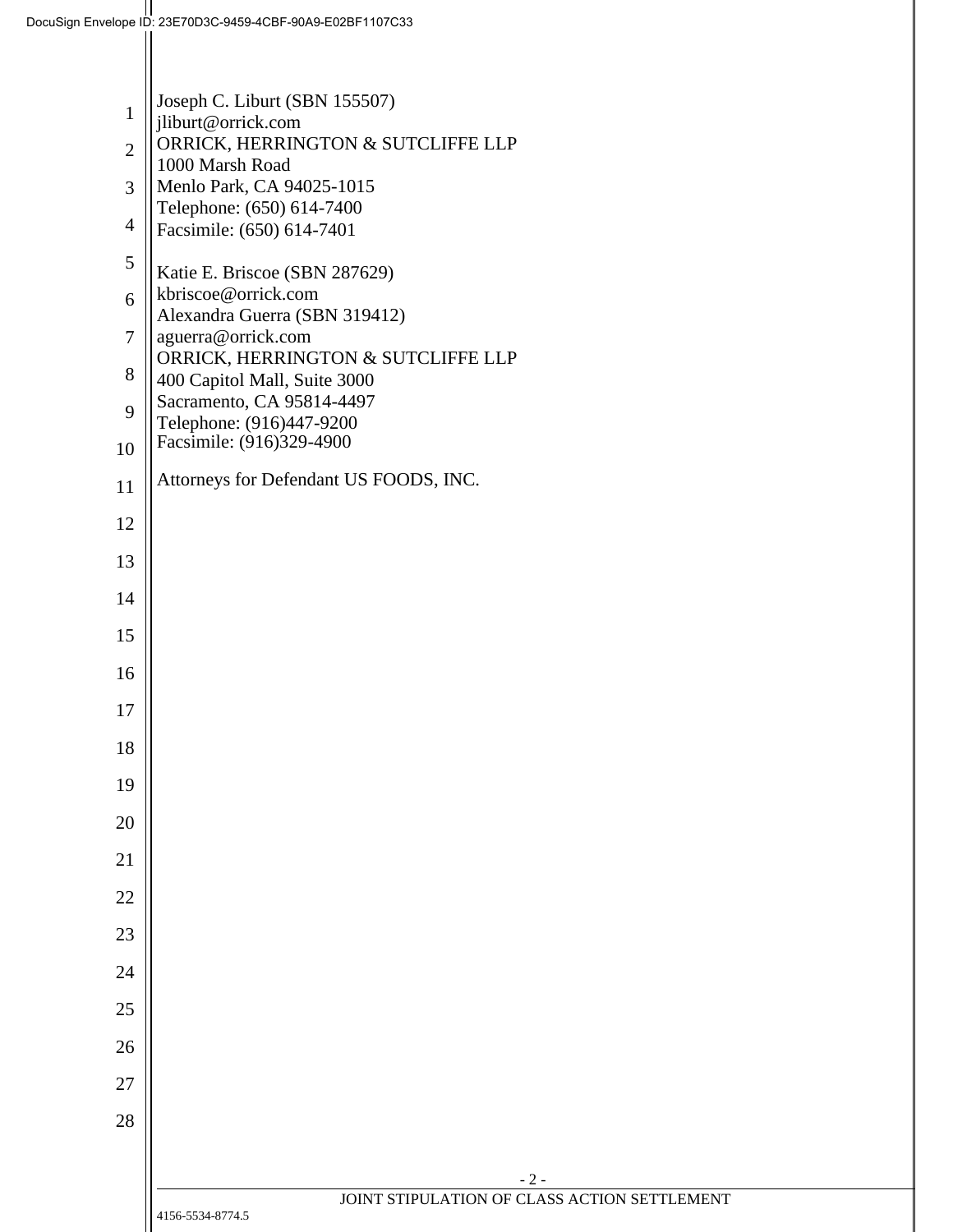1 2 3 4 5 6 7 8 This Joint Stipulation of Class Action and PAGA Settlement ("Joint Stipulation" or "Settlement") is made and entered by and between RUDY SANDOVAL, in his individual capacity, as a class representative, and as a private attorney general (hereinafter referred to as "Plaintiff") on one hand, and Defendant US FOODS, INC. (hereinafter referred to as "Defendant") on the other hand. Subject to the Court's approval, the above-referenced action is being compromised and settled under the terms and conditions set forth below. This Joint Stipulation will be binding on Plaintiff, the State of California, and the individuals purported to be represented thereby, and Defendant, subject to the terms and conditions set forth below and the approval of the Court.

9

## **I. DEFINITIONS**

10 11 12 To the extent any terms or phrases used in this Joint Stipulation are not specifically defined in this section (i.e., Section I), but are defined elsewhere in this Joint Stipulation, they are incorporated herein by reference.

13 14 "Action" means the above-entitled putative class and PAGA action pending in the Superior Court of the State of California, County of San Joaquin.

15 16 17 "Aggrieved Employees" are all current and former non-exempt, non-Driver, non-union employees who worked an alternative workweek schedule in California at any point during the PAGA Period.

18 19 20 21 22 23 24 25 26 27 28 "Attorneys' Fees and Costs" means attorneys' fees agreed upon by the Parties and approved by the Court for Class Counsel's litigation and resolution of the Action, and all costs incurred and to be incurred by Class Counsel in the Action, including but not limited to costs associated with documenting the Settlement, providing any notices required as part of the Settlement or Court order, securing the Court's approval of the Settlement, administering the Settlement, obtaining entry of a judgment terminating the Action, and expenses for any experts. Class Counsel will request attorneys' fees not in excess of one-third of the Gross Settlement Amount, or Three Hundred and Sixty Thousand Dollars (\$360,000.00). Class Counsel will request costs not in excess of Twenty-Five Thousand Dollars (\$25,000.00). The Attorneys' Fees and Costs will also mean and include the additional reimbursement of any reasonable costs and expenses associated with Class Counsel's litigation and settlement of the Action, subject to the Court's approval. Defendant has agreed not to

JOINT STIPULATION OF CLASS ACTION SETTLEMENT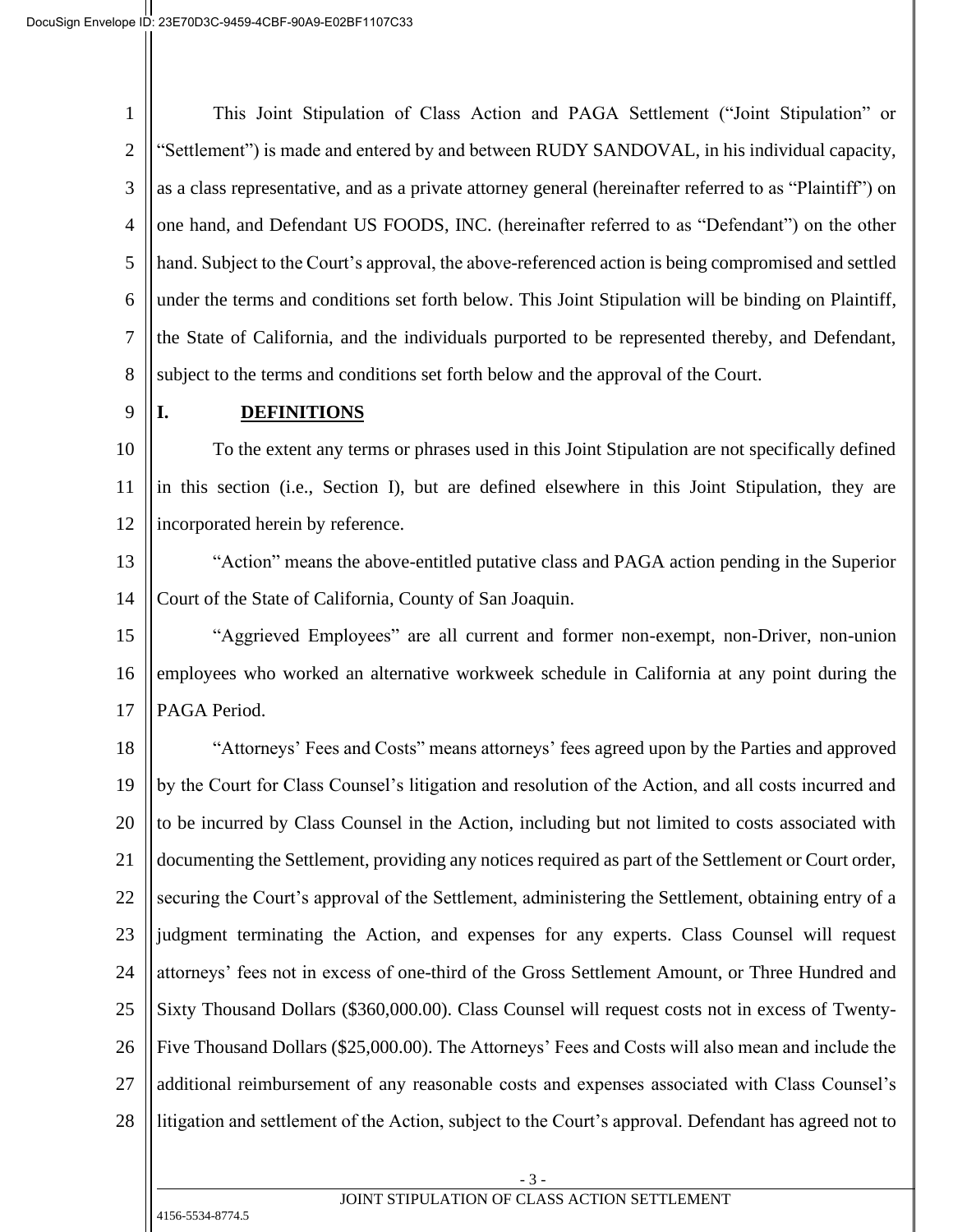| $\mathbf{1}$   | oppose Class Counsel's request for fees and reimbursement of costs as set forth above.                |  |
|----------------|-------------------------------------------------------------------------------------------------------|--|
| $\overline{c}$ | "Class" or "Class Members" means all current and former non-exempt, non-Driver, non-                  |  |
| 3              | union employees who worked an alternative workweek schedule in California at any point during         |  |
| 4              | the Class Period. The Class consists of approximately 339 Class Members.                              |  |
| 5              | "Class Member" means a single, current and former non-exempt, non-Driver, non-union                   |  |
| 6              | employee who worked an alternative workweek schedule in California at any point during the Class      |  |
| $\overline{7}$ | Period.                                                                                               |  |
| 8              | "Class Counsel" means David Yeremian & Associates, Inc.                                               |  |
| 9              | "Class Period" means the time from January 21, 2016 through the earlier of November 25,               |  |
| 10             | 2020 or the date that the court grants Preliminary Approval.                                          |  |
| 11             | "Class Workweeks" means the number of workweeks each Class Member worked an                           |  |
| 12             | alternative workweek schedule in California during the Class Period.                                  |  |
| 13             | "Complaint" means the operative Complaint filed in the Action on or about January 21,                 |  |
| 14             | 2020, and all amendments thereto. Plaintiff will file, with or prior to submission of this Joint      |  |
| 15             | Stipulation to the Court for approval, a First Amended Complaint that adds a Fair Labor Standards     |  |
| 16             | Act ("FLSA") claim and adds to the overtime, wage statement, and waiting time penalties claims        |  |
| 17             | allegations regarding a regular rate theory. Plaintiff also will provide an amended notice to the     |  |
| 18             | LWDA adding regular rate theory allegations to the overtime, wage statement, and waiting time         |  |
| 19             | penalties alleged violations, and adding a reference to Labor Code section 511 in the overtime        |  |
| 20             | allegations. Prior to the filing of Plaintiff's Motion for Preliminary Approval, Plaintiff and        |  |
| 21             | Defendant will file a stipulation seeking leave for Plaintiff to file the First Amended Complaint, in |  |
| 22             | substantially the form attached hereto as Exhibit 1 ("FAC"), which shall be the operative Complaint   |  |
| 23             | in the Action and with regard to this Settlement.                                                     |  |
| 24             | "Court" means the San Joaquin County Superior Court or any other court taking jurisdiction            |  |
| 25             | of the Settlement.                                                                                    |  |
| 26             | "Defendant" means US FOODS, INC.                                                                      |  |
| 27             | "Drivers" include Delivery Drivers, Shuttle Drivers, Delivery Driver Trainees, and Delivery           |  |
| 28             | Driver Leads.                                                                                         |  |
|                |                                                                                                       |  |
|                | - 4 -<br>JOINT STIPULATION OF CLASS ACTION SETTLEMENT                                                 |  |

 $\left| \right|$  4156-5534-8774.5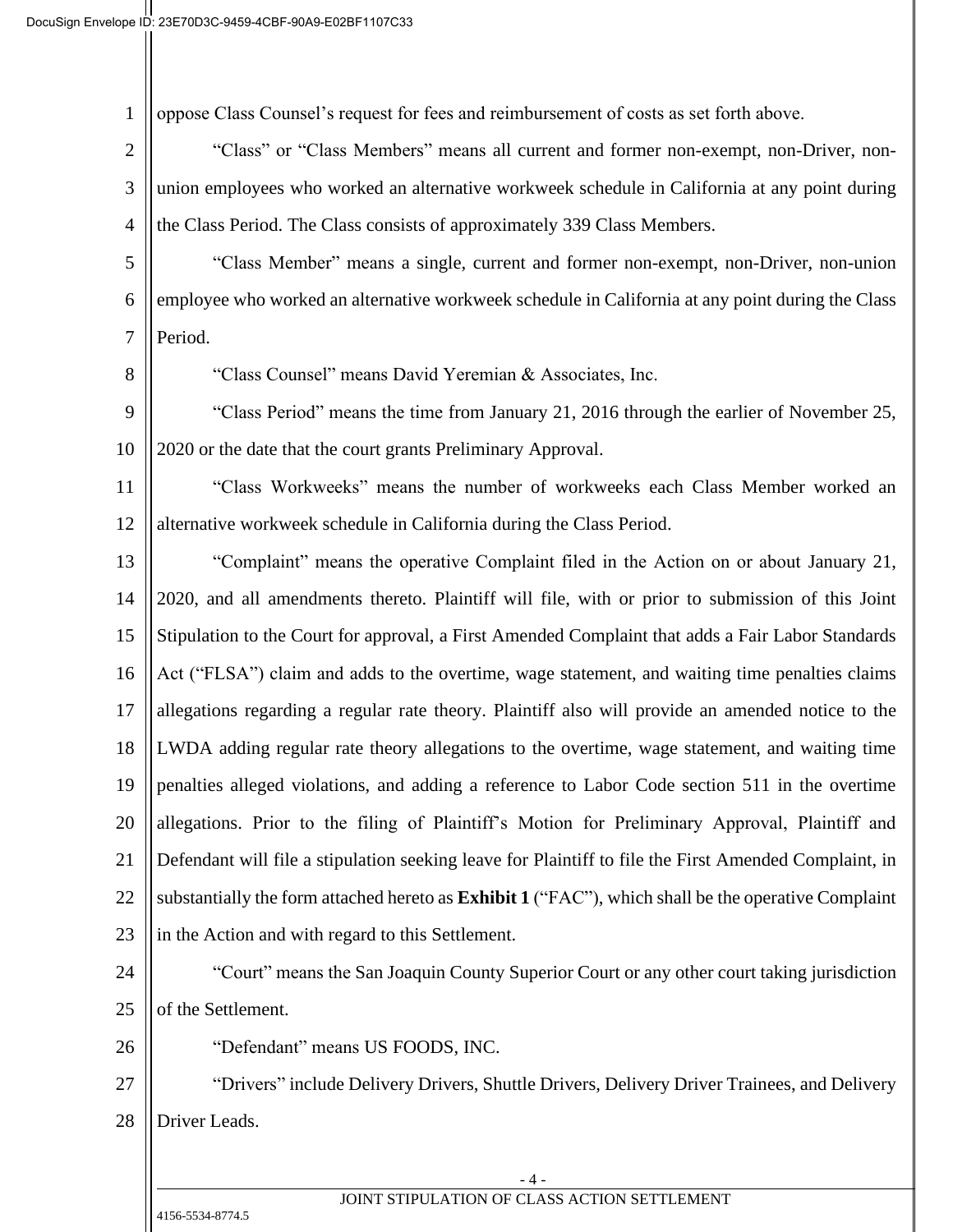1 2 3 4 5 6 7 8 9 10 11 12 "Effective Date" means the date by which the Court's order granting Final Approval of this Joint Stipulation and Judgment becomes final. Such Judgment becomes final upon the following events: (i) upon the Court issuing an order granting Final Approval of this Joint Stipulation and entering Judgment thereon; and (ii) the later of the following events: (a) the day after the last day by which a notice of appeal of the Judgment may be timely filed with the California Court of Appeal, and none is filed; (b) if an appeal is filed and is finally disposed of by ruling, dismissal, denial, or otherwise, the day after the last date for filing a request for further review of the Court of Appeal's decision passes and no further review is requested; (c) if an appeal is filed and there is a final disposition by ruling, dismissal, denial, or otherwise by the Court of Appeal, and further review of the Court of Appeal's decision is requested, the day after the request for review is denied with prejudice and/or no further review of the order can be requested; or (d) if review is accepted, the day the Supreme Court of the State of California affirms the Settlement.

13 14 15 16 17 18 "Enhancement Award" means the amount to be paid to Plaintiff in recognition of his effort and work in prosecuting the Action on behalf of Class Members, and for his individual general release of claims, including a Civil Code § 1542 waiver. Subject to the Court granting Final Approval of this Settlement and subject to the exhaustion of any and all appeals, Plaintiff will request Court approval of an Enhancement Award of Seven Thousand and Five Hundred Dollars (\$7,500), as approved by the Court, which Defendant agrees not to oppose.

19 20 21 22 23 24 "Final Approval" means the date upon which the Court enters an order granting final approval of this Joint Stipulation, after having determined that the settlement is fair, adequate, and reasonable to the Class following notice to the Class and a hearing on the fairness of the settlement. "Final Approval Hearing" means the final hearing held to ascertain the fairness, reasonableness, and adequacy of the Joint Stipulation, after which the Court will enter its order approving the Joint Stipulation finally and entering Judgment thereon.

25 26 27 28 "Gross Settlement Amount" means up to One Million Eighty Thousand Dollars (\$1,080,000.00) that Defendant will pay in the aggregate to resolve this Action, on a nonreversionary basis. The Gross Settlement Amount is all-inclusive. The following costs will be deducted from the Gross Settlement Amount, as approved by the Court: (1) Class Counsels'

- 5 -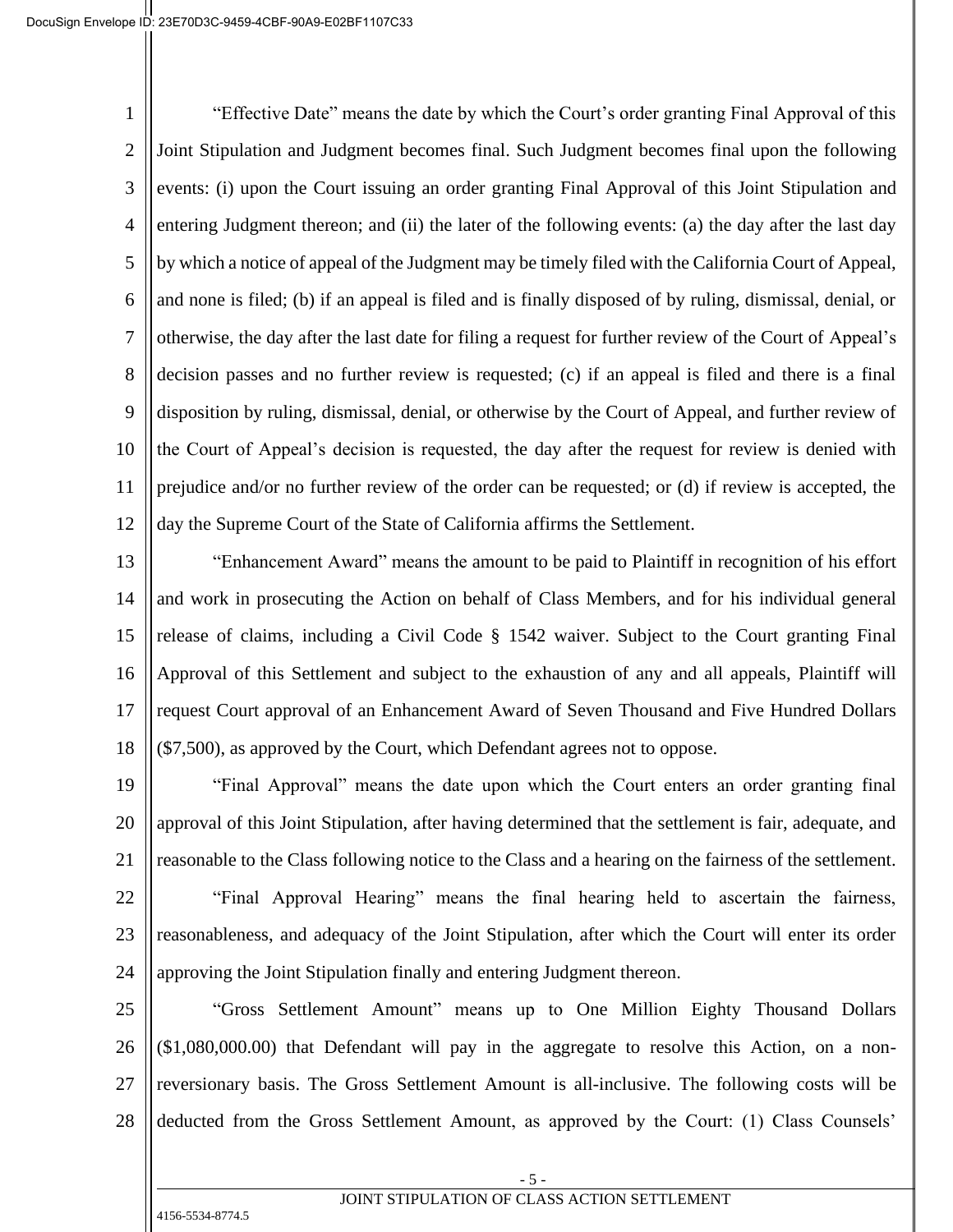1 2 3 4 5 6 Attorneys' Fees and Costs; (2) an Enhancement Award to the named Plaintiff; (3) Settlement Administrator's Fees; and (4) the PAGA Settlement Amount. Defendant's corporate payroll tax obligation shall be paid in addition to the Gross Settlement Amount. If Preliminary Approval occurs after November 25, 2020, and the total Class Members increase by more than 12.5% as of the date of Preliminary Approval, then there shall be a corresponding pro-rata increase in the Gross Settlement Amount.

7

8 "Individual Class Settlement Payment" means the portion of the Net Settlement Amount distributable to each Participating Class Member as set forth in this Agreement.

9 10 "Individual PAGA Settlement Payment" means the portion of the PAGA Aggrieved Employee Amount distributable to each Aggrieved Employee.

11

"LWDA" means California's Labor and Workforce Development Agency.

12 13 14 15 16 17 18 "LWDA Payment" means the amount that the Parties have agreed to pay to the LWDA in connection with PAGA. Pursuant to PAGA, Seventy-Five Percent (75%), or Thirty-Seven Thousand and Five Hundred Dollars (\$37,500.00) of the PAGA Settlement Amount will be paid to the LWDA. "Net Settlement Amount" means the portion of the Gross Settlement Amount remaining after deductions for the Court-approved Enhancement Award, Settlement Administrator's Fees, the Attorneys' Fees and Costs, and the PAGA Settlement Amount. The Net Settlement Amount will be distributed to Participating Class Members.

19 20 21 22 23 24 25 26 27 28 "Notice of Objection" means a Class Member's valid and timely written objection to the Settlement. For the Notice of Objection to be valid, it must include: (i) the Lawsuit's name and case number; (ii) the objector's full name, signature, address, and telephone number, (iii) a written statement of all grounds for the objection accompanied by any legal support for such objection; (iv) copies of any papers, briefs, or other documents upon which the objection is based; and (v) a statement whether the objector intends to appear at the Final Approval hearing. Any Class Member who does not submit a timely written objection to the Settlement, or who fails to otherwise comply with the specific and technical requirements of this section, will be foreclosed from objecting to the Settlement and seeking any adjudication or review of the Settlement, by appeal or otherwise. Class Members who submit Notices of Objection must make themselves available for deposition.

# JOINT STIPULATION OF CLASS ACTION SETTLEMENT

- 6 -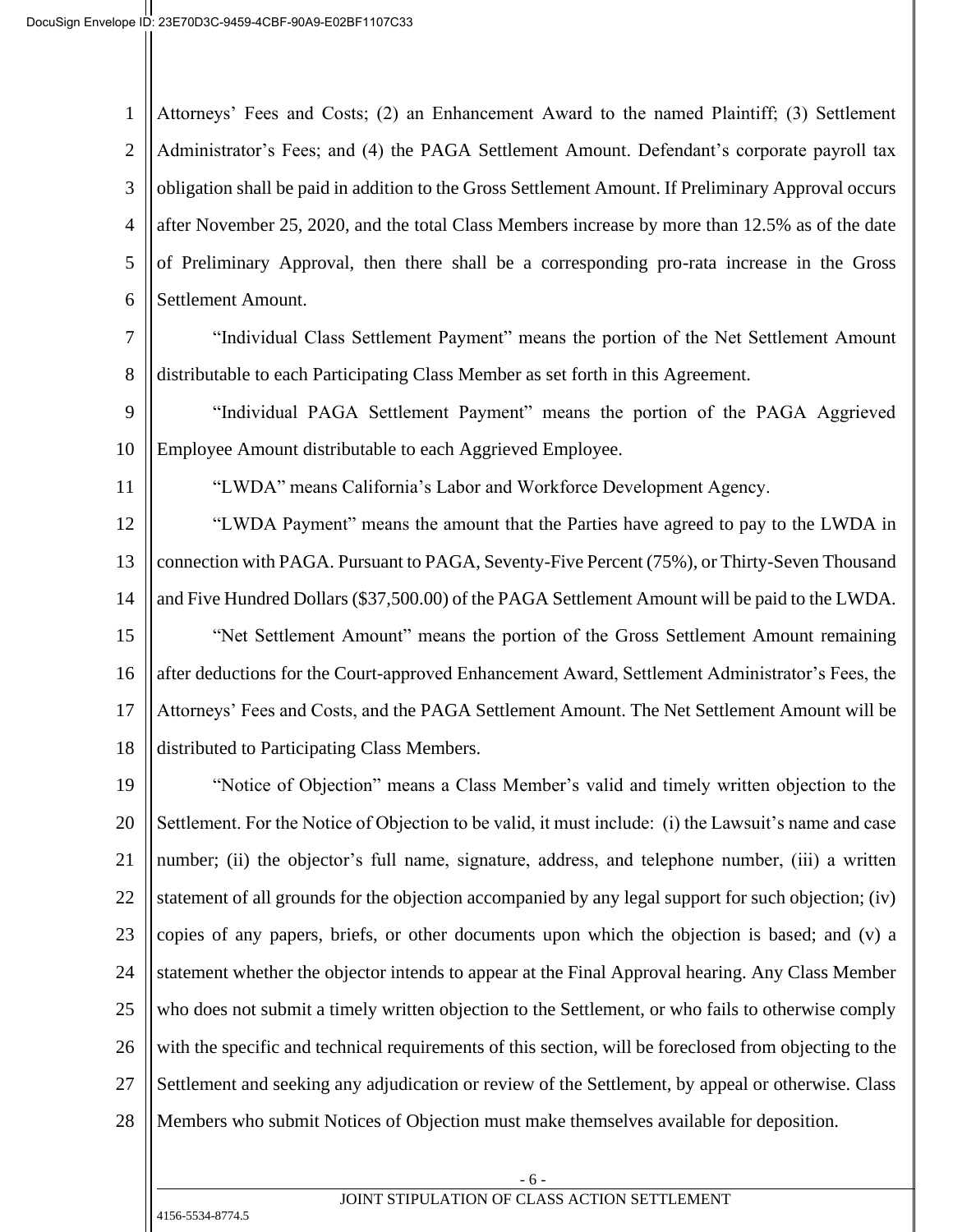| 1              | "Notice Packet" means the form mailed by the Settlement Administrator to Class Members                |
|----------------|-------------------------------------------------------------------------------------------------------|
| $\mathbf{2}$   | regarding this Settlement, substantially in the form attached as Exhibit 2.                           |
| 3              | "Opt-Outs" means all Class Members who timely submit a valid Request for Exclusion.                   |
| $\overline{4}$ | "PAGA" means California's Labor Code Private Attorneys General Act of 2004, as                        |
| 5              | amended (Cal. Labor Code §§ 2698 et seq.).                                                            |
| 6              | "PAGA Aggrieved Employee Amount" means the Twenty-Five Percent (25%) or Twelve                        |
| 7              | Thousand and Five Hundred Dollars (\$12,500.00) of the PAGA Settlement Amount that will be            |
| 8              | paid to Aggrieved Employees.                                                                          |
| 9              | "PAGA Period" means the time from January 14, 2019 through the earlier of November 25,                |
| 10             | 2020 or the date that the Court grants Preliminary Approval.                                          |
| 11             | "PAGA Released Claims" means all claims, demands, rights, liabilities, penalties, fees, and           |
| 12             | causes of action under PAGA, including under Labor Code sections 558 and/or 2698 et seq.,             |
| 13             | predicated on any Labor Code violations alleged in the operative Complaint (which include Labor       |
| 14             | Code sections 201-204, 210, 226, 510, 511, 558, 1174, 1174.5, 1182.2, 1185, 1194, 1194.2, 1197,       |
| 15             | and 1199) or that could have been alleged in the operative Complaint based on the facts, policies,    |
| 16             | practices, occurrences, or acts alleged in the operative Complaint, or that are based on any alleged  |
| 17             | failure to pay minimum, regular, or hourly wages, and/or alleged off-the-clock work; failure to pay   |
| 18             | overtime wages or accurate overtime wages; failure to pay timely wages during employment or upon      |
| 19             | separation; failure to provide accurate and/or complete wage statements; failure to maintain records. |
| 20             | "PAGA Settlement Amount" means the Fifty Thousand Dollars (\$50,000.00) of the Gross                  |
| 21             | Settlement Amount that the Parties agree will be allocated to resolving Aggrieved Employees'          |
| 22             | claims arising under PAGA.                                                                            |
| 23             | "PAGA Workweeks" means the number of workweeks each Aggrieved Employee worked                         |
| 24             | an alternative workweek schedule in California during the PAGA Period.                                |
| 25             | "Participating Class Members" means all Class Members who do not submit timely and                    |
| 26             | valid Requests for Exclusion.                                                                         |
| 27             | "Parties" means Plaintiff and Defendant collectively.                                                 |
| 28             | "Preliminary Approval" means the court order preliminarily approving this Joint Stipulation.          |
|                | - 7 -                                                                                                 |
|                | JOINT STIPULATION OF CLASS ACTION SETTLEMENT                                                          |
|                | 4156-5534-8774.5                                                                                      |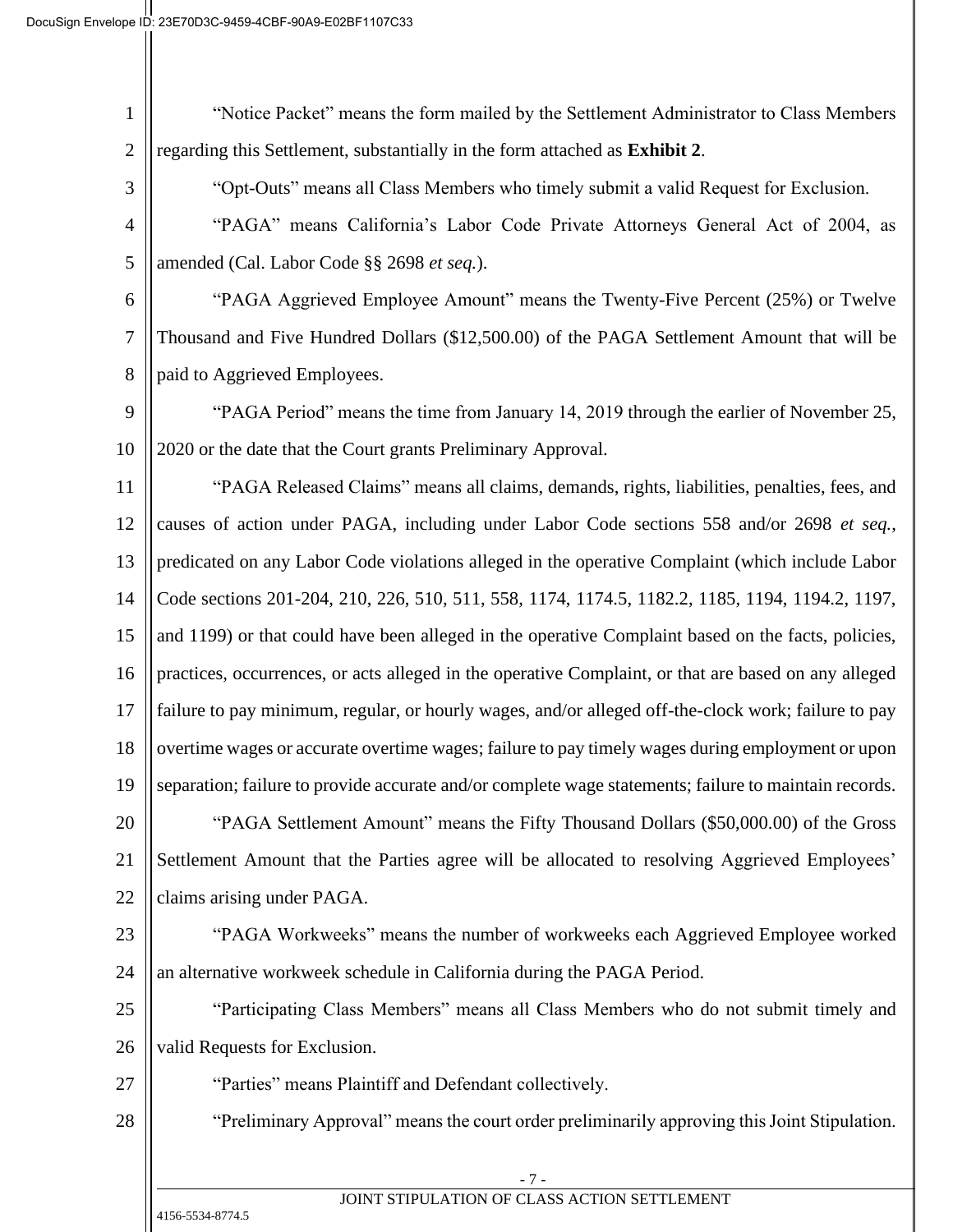1 2 "Preliminary Approval Hearing" means the court hearing held on the Motion for Preliminary Approval of the Joint Stipulation.

3 4 5 6 7 8 9 10 11 12 13 14 15 16 17 "Class Released Claims" means all claims, rights, demands, liabilities, penalties, wages, fees, and causes of action, arising from, or related to, or that were asserted, or that could have been asserted in the Action (whether in tort, contract, statute, or otherwise), including, but not limited to, for alleged violation of Labor Code sections 201-204, 226, 510, 558, 1174, 1174.5, 1182.2, 1185, 1194, 1194.2, 1197, or 1199, or any claims based on the following allegations under any theory: failure to pay minimum, regular, or hourly wages, and/or alleged off-the-clock work; failure to pay overtime wages or accurate overtime wages; failure to pay timely wages during employment or upon separation; failure to provide accurate and/or complete wage statements; failure to maintain records; or violation of Cal. Bus. & Prof. Code section 17200 et seq. by engaging in the foregoing conduct. Settlement Class Members' Class Released Claims include all claims for unpaid wages, overtime wages, statutory penalties, damages of any kind, interest, attorneys' fees, costs, injunctive relief, restitution, and any other equitable relief under California or federal statute, ordinance, regulation, common law, or other source of law, including but not limited to the California Labor Code, California Business and Professions Code, and California Civil Code, California Industrial Welfare Commission Wage Orders, and the Fair Labor Standards Act (FLSA).

18 19 20 21 22 "Released Parties" means Defendant and all of its past, present and/or future owners, officers, directors, shareholders, members, employees, agents, principals, heirs, representatives, accountants, auditors, assigns, attorneys, consultants, insurers, parent companies, and their respective successors and predecessors in interest, assigns, subsidiaries, joint ventures, parents, and affiliates, if any.

23

24 25 26 27 28 "Request for Exclusion" means a timely writing submitted by a Class Member to the Settlement Administrator indicating a request to be excluded from the Settlement. The Request for Exclusion must: (i) set forth the full name, address, telephone number and last four digits of the Social Security Number of the Class Member requesting exclusion; (ii) be signed by the Class Member; (iii) be returned to the Settlement Administrator; (iv) clearly state that the Class Member does not wish to be included in the Settlement; and (v) be faxed or postmarked on or before the

# JOINT STIPULATION OF CLASS ACTION SETTLEMENT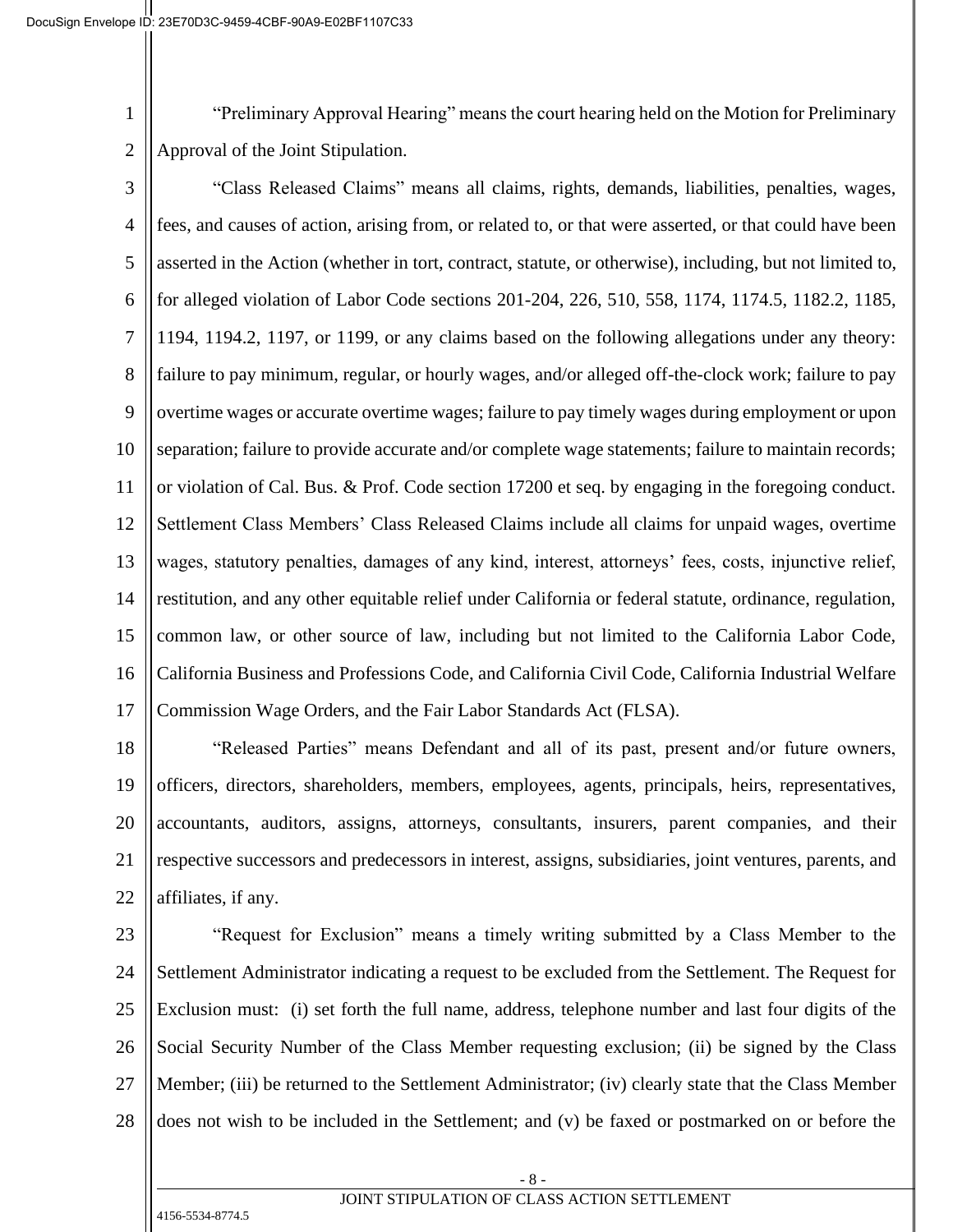1 2 3 4 5 Response Deadline. A Class Member who does not submit a valid Request for Exclusion will be deemed a Participating Class Member and will be bound by all terms of the Settlement Agreement, if the settlement is granted Final Approval by the Court. Any Class Member who submits a Request for Exclusion will still remain bound by the PAGA portion of the Settlement Agreement, including the PAGA Released Claims, to the extent the Class Member also is an Aggrieved Employee.

6 7 8 9 10 11 "Response Deadline" means the deadline by which Class Members must postmark or fax to the Settlement Administrator Requests for Exclusion and/or Notices of Objection. The Response Deadline will be forty-five (45) calendar days after the initial mailing of the Notice Packet by the Settlement Administrator, unless the forty-fifth (45th) calendar day falls on a Sunday or State holiday, in which case the Response Deadline will be extended to the next day on which the U.S. Postal Service is open.

12 13 14 15 16 "Settlement Administrator" means ILYM Group, Inc. or any other third-party class action settlement administrator agreed to by the Parties and approved by the Court for the purposes of administering this Settlement. The Parties each represent that they do not have any financial interest in the Settlement Administrator or otherwise have a relationship with the Settlement Administrator that could create a conflict of interest.

17 18 19 20 21 22 23 24 25 26 27 28 "Settlement Administrator's Fees" means all fees, costs, and expenses as approved by the Court relating to the administration of the Settlement in this Action, including without limitation, printing and mailing the Notice Packet, posting a public website where Class Members can access the Settlement Agreement and receive updates on the progress of the case, receiving and processing Opt-Outs, translating the Notice Packet into Spanish, calculating and determining payments and percentages, tax reporting, distributing the Settlement Amount, regularly updating counsel on the status of administration, and the accounting and maintenance of the Settlement Fund Account. The Settlement Administrator's Fees will be paid from the Gross Settlement Amount, including, if necessary, any such costs in excess of the amount represented by the Settlement Administrator as being the maximum costs necessary to administer the Settlement. The Settlement Administrator's Fees are currently estimated to be Ten Thousand Dollars (\$10,000.00). Any Settlement Administrator's Fees that exceed the amount approved by the Court shall be subtracted from the

> - 9 - JOINT STIPULATION OF CLASS ACTION SETTLEMENT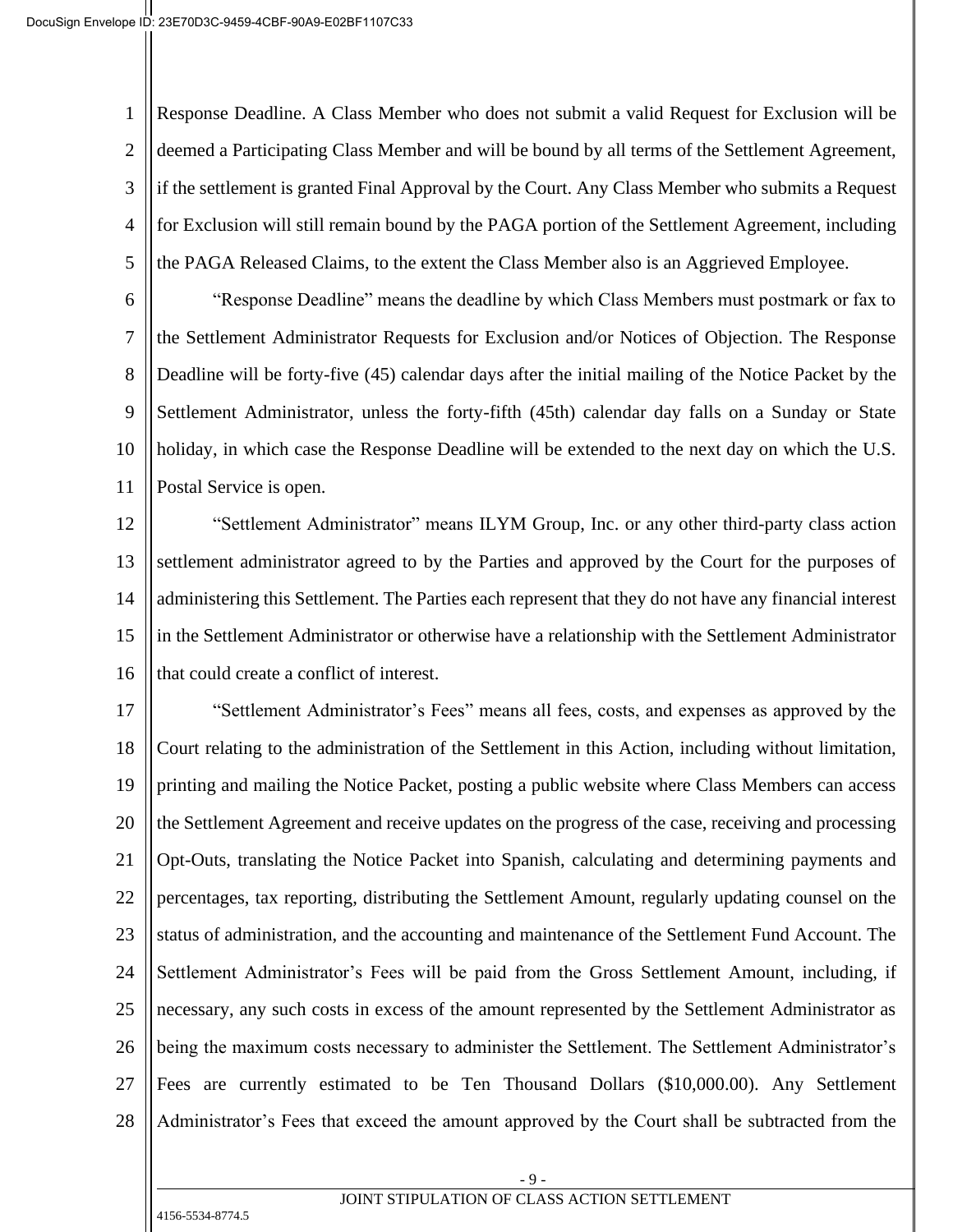1 Gross Settlement Amount.

2 3 4 5 "Settlement Fund Account" means the Qualified Settlement Fund within the meaning of Treasury Regulation § 1.468B-1, 26 CFR § 1.468B-1 *et seq.*, that is established by the Settlement Administrator for the benefit of Participating Class Members and Aggrieved Employees, from which all monies payable under this Joint Stipulation shall be paid, as set forth herein.

6

7

#### **II. PRE-TRIAL PROCEEDINGS AND NEGOTIATIONS**

#### **A. Discovery, Investigation, and Research**

8 9 10 11 12 13 14 15 16 17 18 19 20 21 22 The Parties investigated facts and law throughout the Action. Investigation included the exchange of information under formal and informal discovery, including expert witness consultations. It also included preparing for and attending private mediation with a well-respected wage and hour class action mediator, Tripper Ortman. The Parties also investigated relevant law as applied to the facts of this case, potential defenses as to the merits and class certification, and damages claimed by Plaintiff on behalf of himself, the Class, and the Aggrieved Employees. Discovery addressed Plaintiff's allegations that Class Members and Aggrieved Employees were not paid all minimum, regular, overtime, or hourly wages owed, performed off-the-clock work, received improper wage statements, and were not paid all owed and due wages upon separation of employment and that Defendant did not maintain accurate and adequate records. Defendant provided Class Counsel with over 1,200 relevant files, including all of the Class Members' extensive time and pay records, the relevant policies and practices of Defendant, the relevant training materials used by Defendant, and other Class data regarding the Class Released Claims and PAGA Released Claims. The Parties conducted their own evaluations of the potential recoveries based on the claims alleged in the Action.

23

#### **B. Allegations of the Plaintiff and Benefits of Settlement**

24 25 26 27 This Joint Stipulation was reached after arm's length bargaining by the Parties with the assistance of an experienced mediator, and after Class Counsel thoroughly reviewed all available evidence. The information exchanged between the Parties allowed them to assess the merits of the claims and defenses, and to reach a compromise of the issues.

28

Plaintiff and Class Counsel all contend the claims asserted in the Action have merit.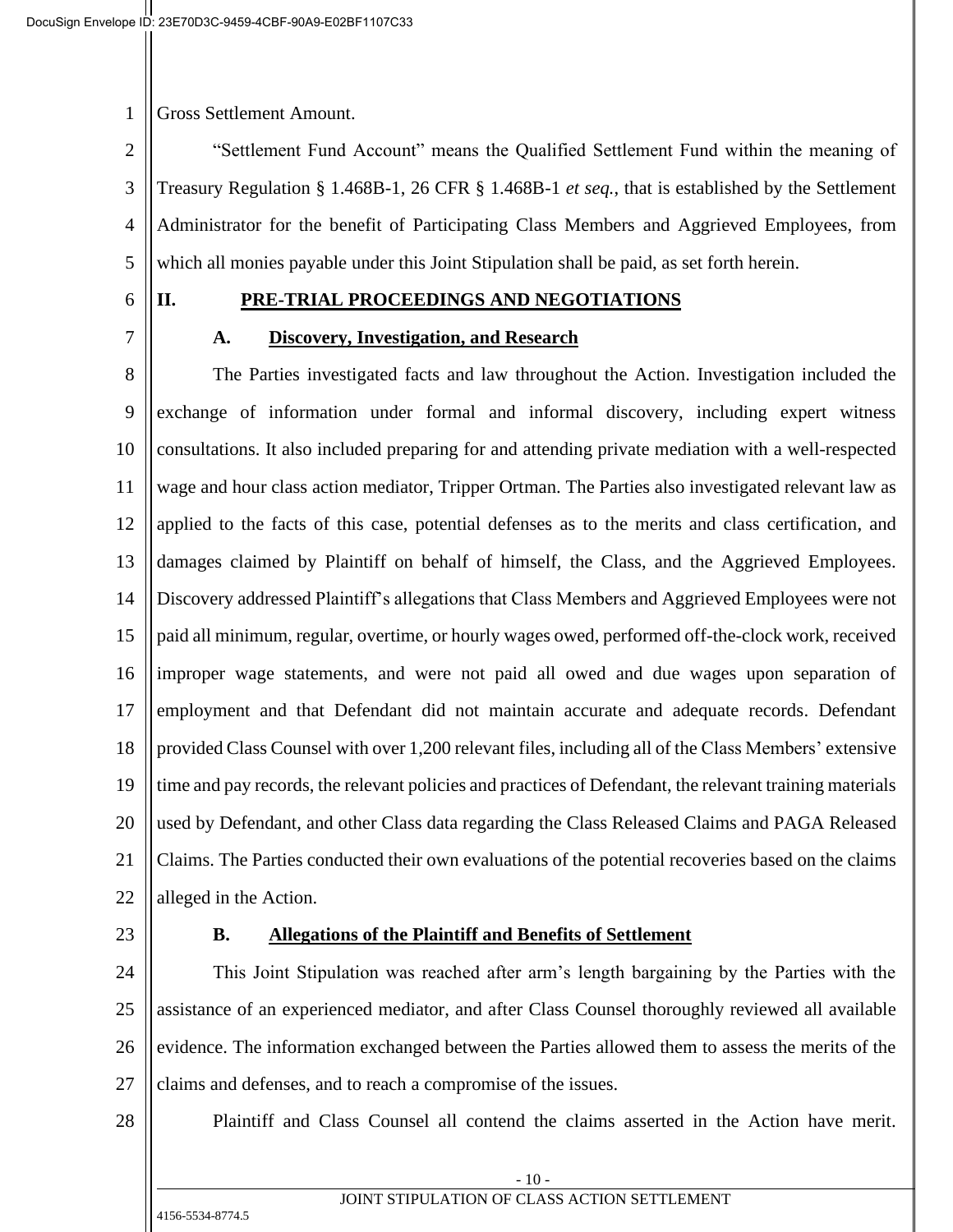1 2 3 4 However, they also acknowledge the expense and delay of continued litigation. Class Counsel has considered the uncertain outcome and risk of litigation, Defendant's defenses, and the difficulties and delays inherent in such litigation. Class Counsel also considered the potential difficulty of maintaining the Action as a class and/or PAGA action and the likelihood of appeals.

5 6 7 8 Class Counsel determined this Joint Stipulation confers substantial benefit to the Class and respectfully submits that an independent review by the Court will confirm this conclusion. Class Counsel has determined that this Joint Stipulation is in the best interests of Plaintiff and the Class Members.

9

## **C. Defendant's Denial of Wrongdoing and Benefits of Settlement**

10 11 12 13 14 15 16 17 18 In entering into this Settlement Agreement, Defendant does not admit, and specifically denies, all claims alleged in the Action and further denies class or PAGA treatment is appropriate for any purpose other than this Settlement. Defendant contends it complied with all applicable state, federal, and local laws. It is Defendant's position that, if litigation continued, class certification would not be granted, or if it were, that it would be reversed, and that the named Plaintiff is not an adequate class or PAGA representative, his claims are not typical of the Class Members, and individual issues predominate over common ones. However, Defendant has concluded that further litigation would be protracted and expensive. Thus, Defendant has determined that it is desirable that the Action be fully and finally settled in the manner and upon the terms and conditions herein.

19

#### **D. Intent of the Settlement**

20 21 22 23 24 This Joint Stipulation intends to achieve the following: (1) entry of an order approving the Joint Stipulation and granting the monetary relief set forth herein, including the PAGA Settlement Amount; (2) entry of final judgment on Plaintiff's alleged claims; (3) a general release of claims by Plaintiff; and (4) discharge of Released Parties from liability for all Class Released Claims and PAGA Released Claims.

25

# **III. PROCEDURAL ISSUES**

26

# **A. First Amended Complaint**

27 28 Promptly after execution of this settlement agreement, and prior to the filing of Plaintiff's Motion for Preliminary Approval, Plaintiff and Defendant shall file a stipulation seeking leave for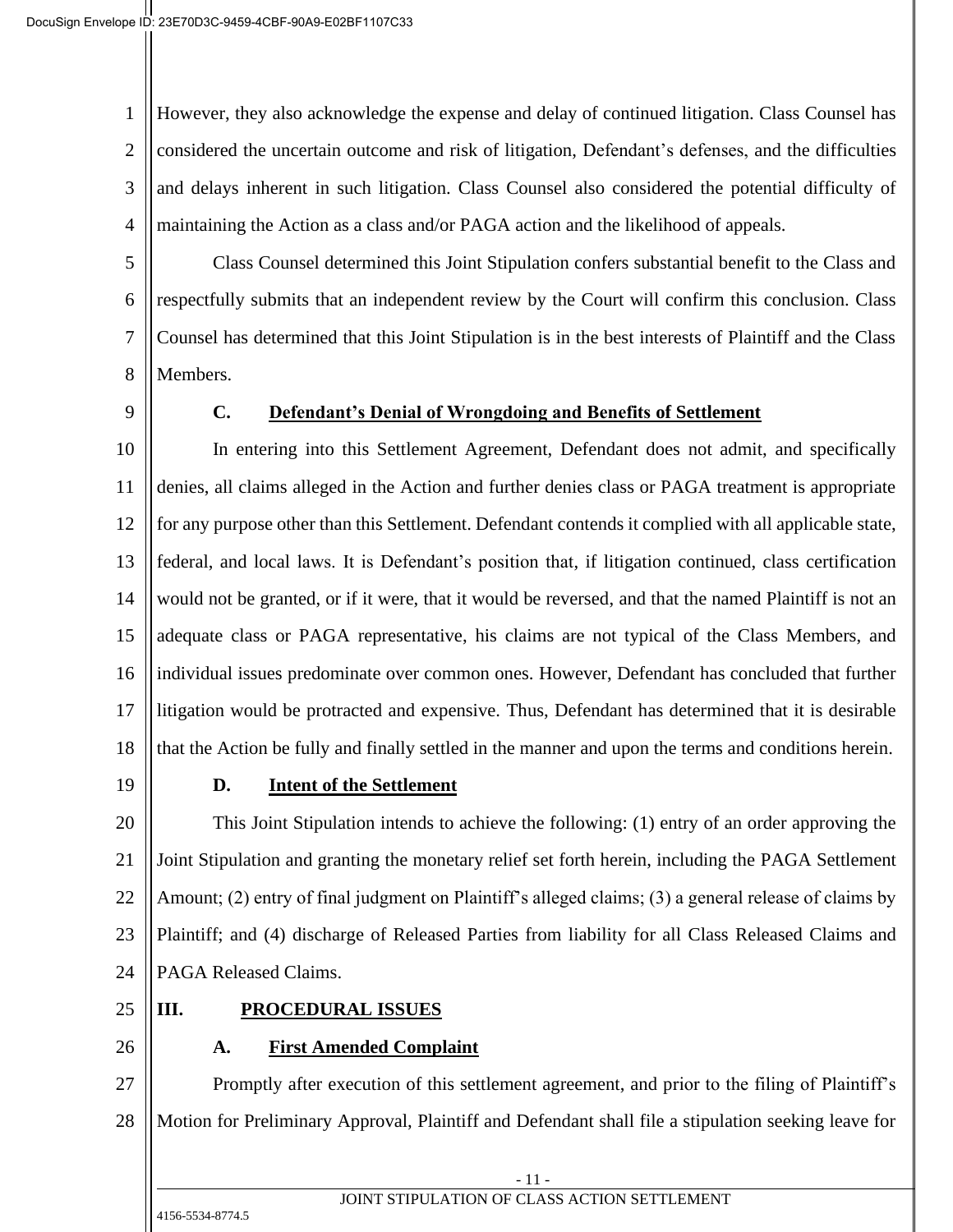1 2 3 4 5 6 7 8 9 Plaintiff to file a FAC. As a condition of settlement, Plaintiff will file a FAC in this Action to conform the pleadings with the scope and definitions of the Settlement. The FAC, substantively in the form attached as **Exhibit 1** to this Joint Stipulation, will be deemed the operative Complaint in the Action and for purposes of the Settlement. The FAC is permitted solely for purposes of settlement. In the event that: (i) the Court does not finally approve the Settlement as provided herein; or (ii) the Settlement does not become final for any other reason, the Parties' stipulation to allow Plaintiff to file a FAC as part of this settlement shall become void and the FAC shall be considered withdrawn or otherwise off of the Court docket. Defendant may file an Answer to the FAC within 30 days after the FAC is filed.

10

#### **B. Preliminary Approval**

11 12 13 14 15 16 17 18 Class Counsel will submit this Joint Stipulation to the Court with a Motion for Preliminary Approval of Class and PAGA Action Settlement ("Motion for Preliminary Approval"). Plaintiff and Class Counsel will be responsible for drafting the Motion for Preliminary Approval and will provide a draft to Defendant's counsel for their review at least five (5) business days before the filing deadline. The Parties will work in good faith to consider and implement any proposed revisions to Plaintiff's Motion for Preliminary Approval. In accordance with Labor Code section 2699(l)(2), Class Counsel shall submit a copy of this proposed Settlement to the LWDA on the same date on which Plaintiff files the Motion for Preliminary Approval.

19

#### **C. Settlement Administrator**

20 21 22 23 24 25 26 27 28 The Settlement Administrator will handle: (1) preparing, printing, and mailing the Notice Packet to Class Members and Aggrieved Employees, which includes translation of the Notice Packet into Spanish; (2) receiving, reviewing, and tracking any Opt-Outs; (3) calculating payments under the Settlement; (4) handling inquiries from Class Members and Aggrieved Employees concerning the Notice Packet; (5) resolving any Class Workweek and/or PAGA Workweek disputes; (6) providing weekly status reports to Defendant's counsel and Class Counsel regarding the mailings, Opt-Outs, Notices of Objection to the Settlement, whether any Class Member or Aggrieved Employee has submitted a challenge to any information contained in their Notice Packet, and Settlement payments; (7) providing copies of any Requests for Exclusion and any contact

> - 12 - JOINT STIPULATION OF CLASS ACTION SETTLEMENT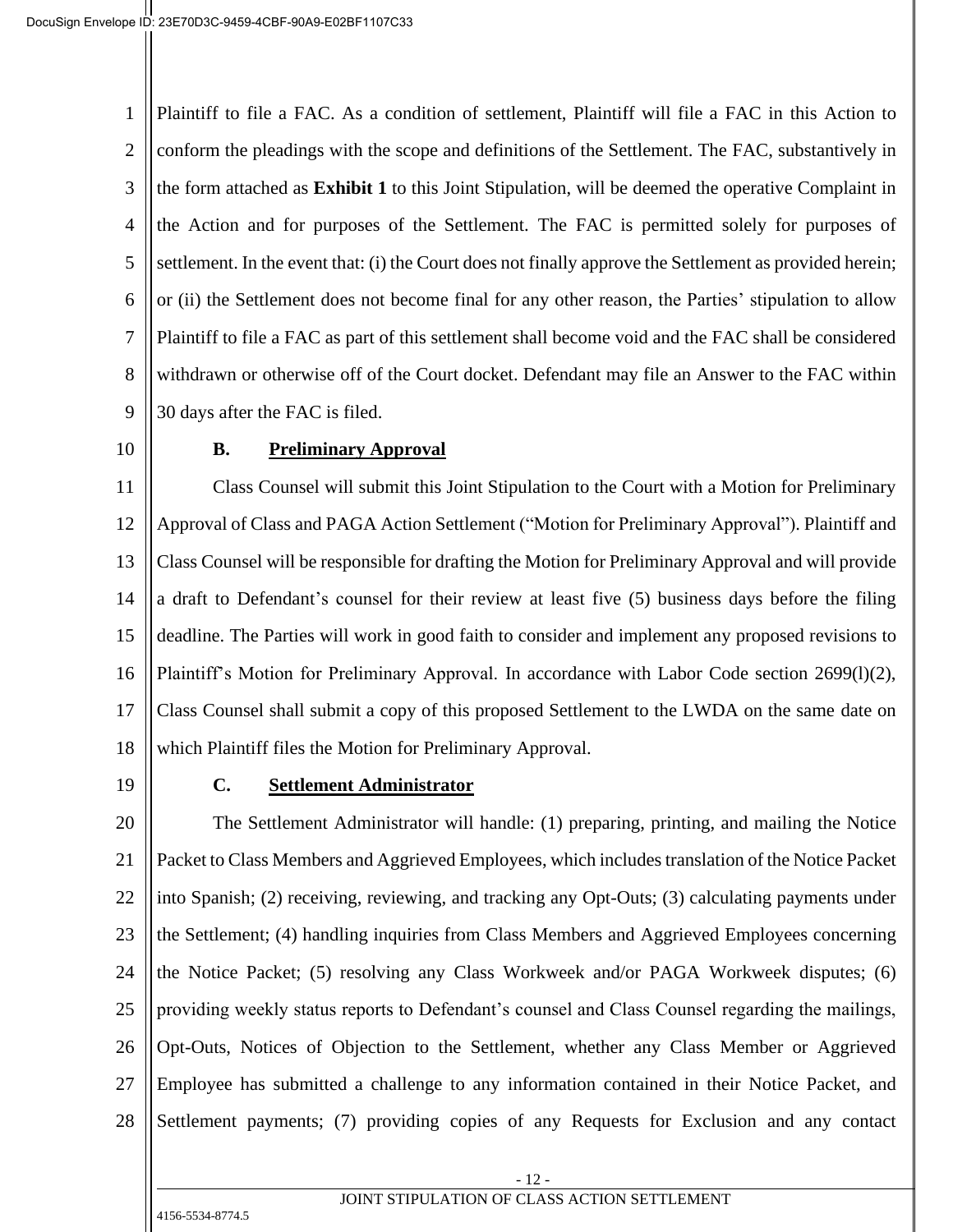1 2 3 4 5 6 7 8 9 10 information updates to Defendant; (8) distributing Individual Class Settlement Payments to Class Members, Individual PAGA Settlement Payments, and payments to other parties under the terms of this Joint Stipulation; (9) providing due diligence declarations for submission to the Court, as needed; (10) tax reporting and printing and providing Participating Class Members, Aggrieved Employees, and Plaintiff with tax forms as required under this Joint Stipulation and applicable law, including the issuance of IRS 1099 and W-2 forms, and providing copies of the same to Defendant; (11) responding to submissions of Opt-Outs, or contact information updates; (12) providing the Parties any updated reports regarding the administration of the Settlement Agreement as needed or requested; and (13) such other tasks as the Parties mutually agree or the Court orders the Settlement Administrator to perform.

11 12 13 14 15 16 The Settlement Administrator will skip trace and re-mail all returned, undeliverable mail within seven (7) days of receiving notice the mailing was undeliverable. The Settlement Administrator will also effectuate all payments provided for in this Settlement, as approved by the Court. The Settlement Administrator will also handle the distribution of any remaining amounts from uncashed checks in accordance with California Code of Civil Procedure § 384(b) and this Joint Stipulation, as approved by the Court.

Settlement Administrator's Fees are to be paid from the Gross Settlement Amount.

18 19 20 21 Not later than ten (10) business days prior to the Final Approval Hearing, the Settlement Administrator will provide to the Parties a draft declaration of due diligence setting forth its compliance with its obligations under this Joint Stipulation, which the Settlement Administrator shall update and finalize prior to the Final Approval Hearing.

22

17

23

24

# **D. Notice to Class Members**

If the Court grants Preliminary Approval, notice will be provided to Class Members as follows:

Within twenty-one (21) calendar days after Preliminary Approval, Defendant will provide

- 25 26
- 27 28

Class Member: (1) first and last name; (2) last known mailing address; (3) social security number; (4) total Class Workweeks; and (5) total PAGA Workweeks (collectively, the "Class Data"). The

the Settlement Administrator with the following information from Defendant's records about each

4156-5534-8774.5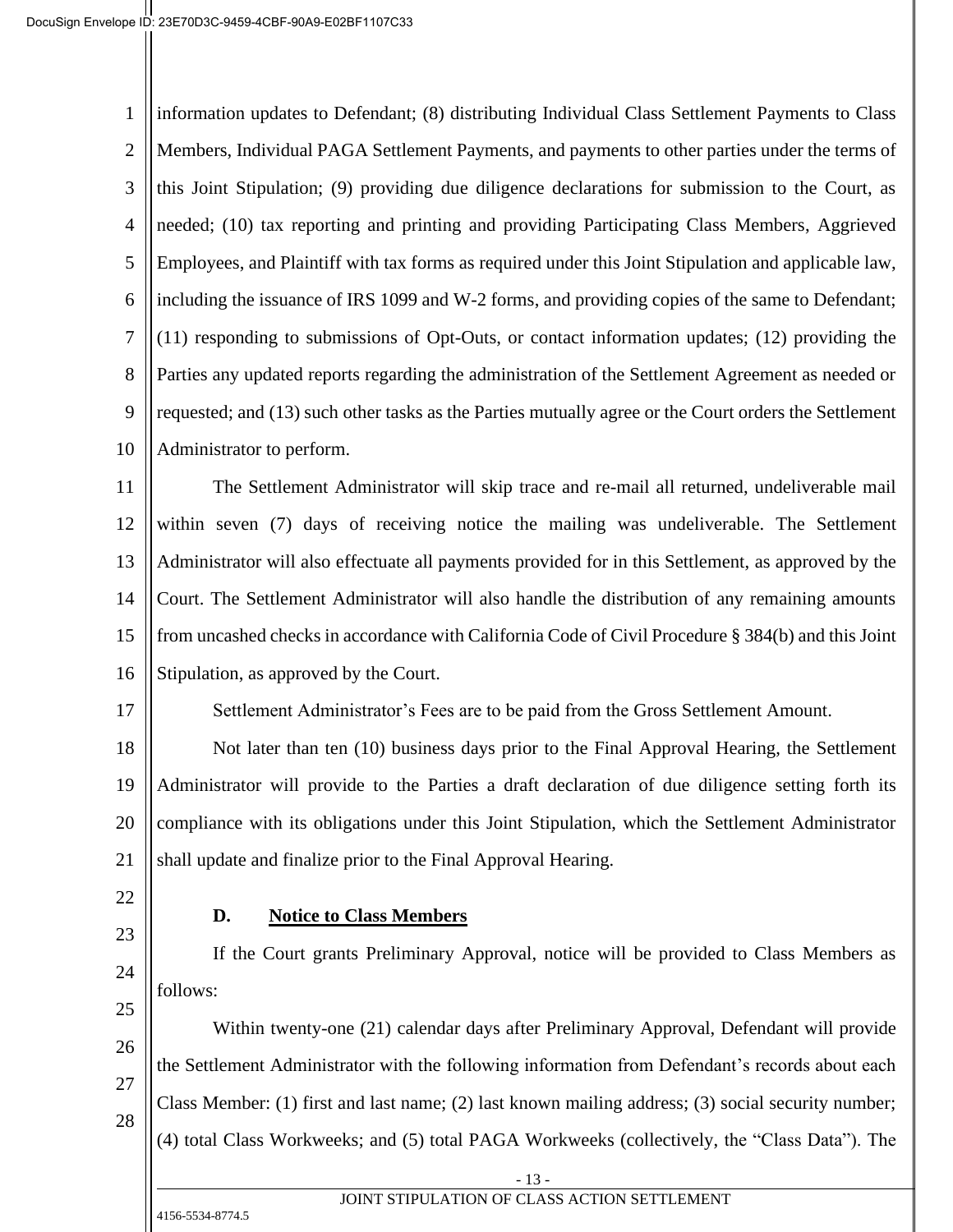1 2 Class Data will be treated as confidential, disclosed only to the Settlement Administrator, and used for Settlement purposes only.

3 4 Within ten (10) calendar days after the Settlement Administrator's receipt of the Class Data, it will mail the Notice Packet to Class Members via first-class regular U.S. mail.

5 6 7 8 9 10 11 12 13 14 15 16 Prior to mailing, the Settlement Administrator will perform a search based on the National Change of Address Database for information to update and correct any known or identifiable address changes. Efforts to locate updated address for undeliverable notices will continue for forty-five (45) calendar days from the date the Notice Packet is first mailed to Opt-Out of the Class. If a new address is obtained by way of a returned Notice Packet, then the Settlement Administrator will, within five (5) business days, forward the original Notice Packet to the updated address via first-class regular U.S. mail, indicating on the original packet the date of such re-mailing. If no forwarding address is provided, the Settlement Administrator shall promptly attempt to determine a correct address by the use of skip-tracing, or other type of automated search, using the name, address and/or Social Security number of the Class Member involved, and shall then perform a re-mailing to the Class Member whose Notice Packet was returned as non-deliverable, assuming another mailing address is identified by the Settlement Administrator.

17 18 19 Those Class Members who receive a re-mailed Notice Packet, whether by skip-trace or by request, will have the latter of (a) an additional fifteen (15) calendar days, or (b) the Response Deadline to submit a Request for Exclusion or a Notice of Objection to the Settlement.

20 21 22 23 24 25 26 27 28 A returned Notice Packet will be forwarded only once by the Settlement Administrator. Upon completion of these steps by the Settlement Administrator, the Parties will be deemed to have satisfied their obligation to provide notice of the Settlement to Class Members. Each and all Class Members will be bound by all terms of the Joint Stipulation (including the Class Released Claims) and the Court's Preliminary Approval and Final Approval orders and final judgment, unless the Class Member submits a timely and valid Request for Exclusion to Opt-Out of the Class. However, any Class Member who submits a Request for Exclusion will still remain bound by the PAGA portion of the Settlement Agreement, including the PAGA Released Claims, to the extent the Class Member also is an Aggrieved Employee.

#### - 14 - JOINT STIPULATION OF CLASS ACTION SETTLEMENT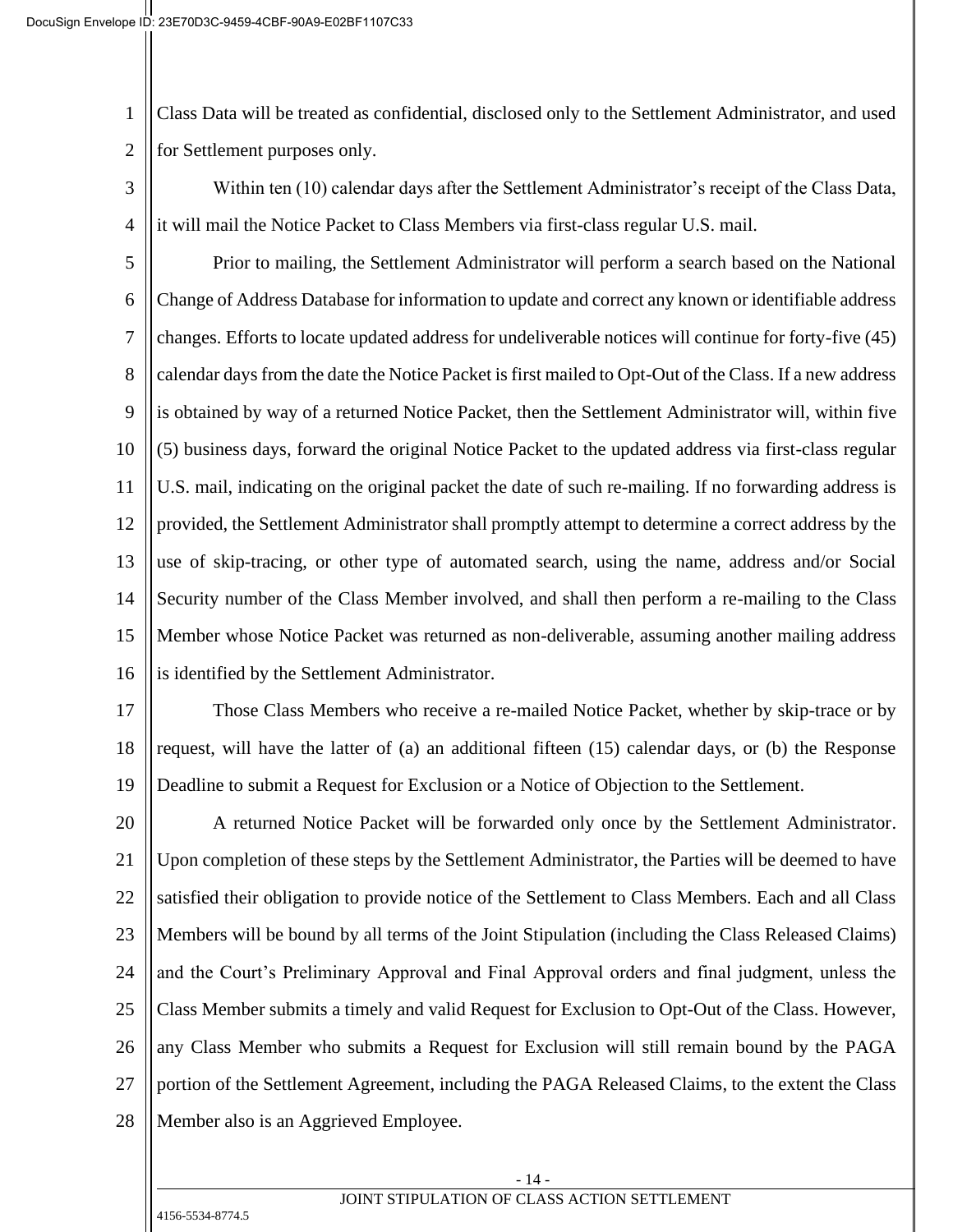1 2 3 4 All Class Members will have until the Response Deadline to submit a Notice of Objection, to dispute their Class Workweek totals, or to Opt-Out of the Class by submitting a Request for Exclusion. Aggrieved Employees cannot Opt-Out of the PAGA portion of this Settlement, but they may dispute their PAGA Workweek totals provided they do so by the Response Deadline.

5

#### **E. Procedure for Opting Out of the Class**

6 7 8 9 10 11 12 13 14 Class Members who wish to exclude themselves from the Class must submit to the Settlement Administrator a valid, written Request for Exclusion on or before the Response Deadline, unless the Court orders otherwise. The Request for Exclusion must be signed by the Class Member and contain all information required by this Joint Stipulation. In the case of Requests for Exclusion that are mailed to the Settlement Administrator, the postmark date will be the exclusive means to determine whether a Request for Exclusion has been timely submitted. At no time will any of the Parties or their counsel seek to directly or indirectly solicit or otherwise encourage any Class Member to opt out of the Settlement Class, but may, if warranted by the circumstances, advise individual Class Members of the consequences of opting out.

15 16 17 18 19 20 21 22 Any Class Member who submits a valid, timely Request for Exclusion will not receive an Individual Class Settlement Payment, will not be able to object, appeal, or comment on the Settlement, and will not be bound by the Class portion of this Settlement. However, any Class Member who submits a Request for Exclusion will still be bound by the PAGA portion of the Settlement, including the PAGA Released Claims, to the extent the Class Member is also an Aggrieved Employee. Class Members who fail to timely submit a valid Request for Exclusion will be deemed Participating Class Members, and shall be bound by all the terms of this Joint Stipulation, and any judgment and order entered by the Court in the Action.

23

24 25 26 27 28 If a Class Member's Request for Exclusion is defective as to the requirements listed in this Joint Stipulation, that Class Member will be given an opportunity to cure the defect(s). The Settlement Administrator will mail the Class Member a cure letter within three (3) business days of receiving the defective submission to advise the Class Member that his or her submission is defective and that the defect must be cured to render the Request for Exclusion valid. The Class Member will have until the later of the Response Deadline or fifteen (15) calendar days from the

> - 15 - JOINT STIPULATION OF CLASS ACTION SETTLEMENT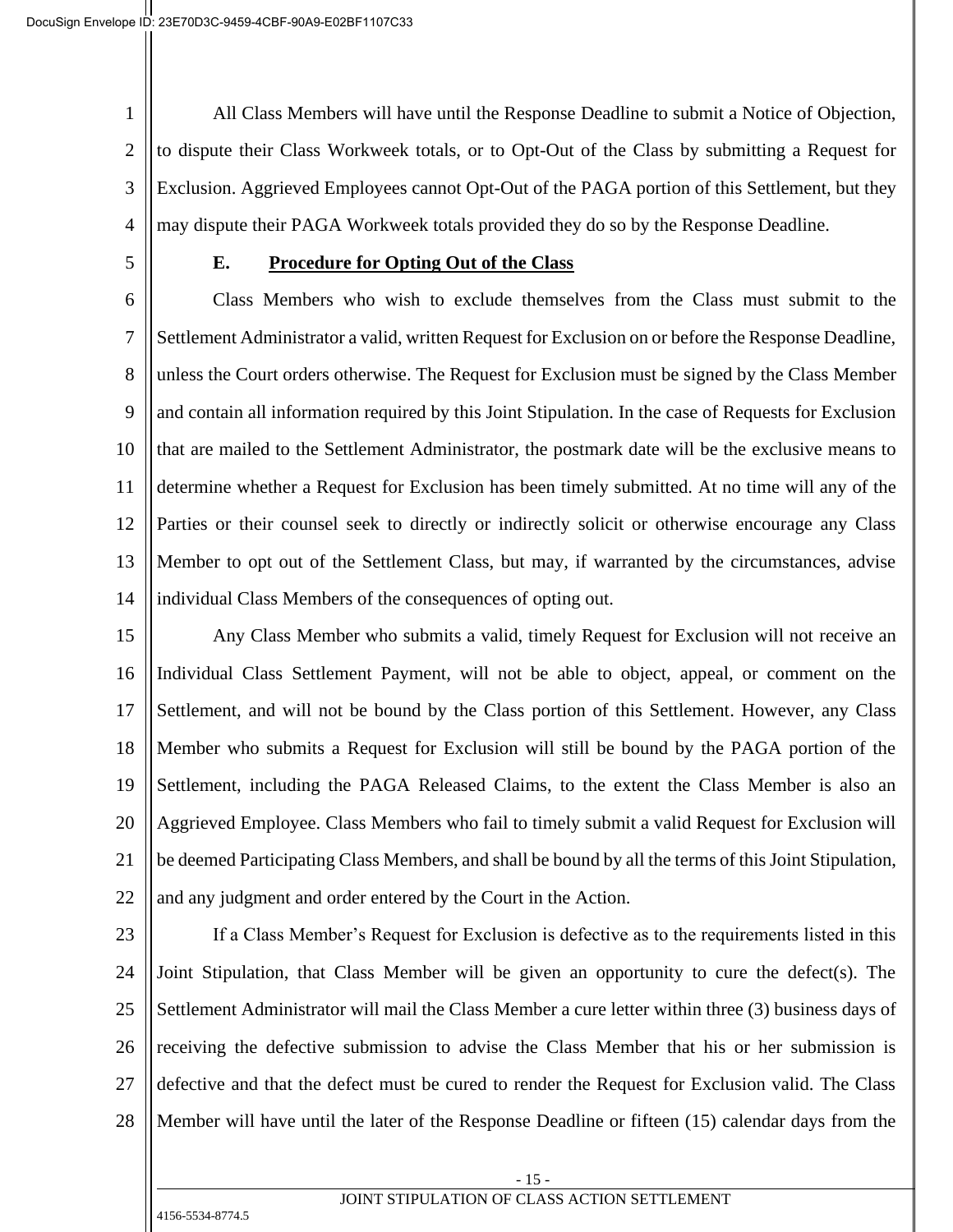1 2 3 date of the cure letter, whichever date is later, to postmark or fax a revised Request for Exclusion. If the revised Request for Exclusion is not postmarked or received by fax within that period, it will be deemed untimely.

4

#### **F. Procedure for Disputing Class Workweeks and/or PAGA Workweeks**

5 6 7 8 9 10 11 12 13 14 15 16 17 18 19 The Settlement Administrator's determination of eligibility for, and the amount of, any Settlement payment under this Joint Stipulation will be conclusive, final, and binding on all Parties, including all Participating Class Members and Aggrieved Employees. To dispute the number of Class Workweeks and/or PAGA Workweeks with which he or she has been credited, a Class Member and/or Aggrieved Employee must timely produce evidence to the Settlement Administrator showing that the Class Workweek and/or PAGA Workweek information is inaccurate by the Response Deadline. The delivery date is deemed to be the date the dispute is deposited in the U.S. Mail as evidenced by the postmark. The Settlement Administrator shall decide the dispute. Defendant's records will be presumed correct, but the Settlement Administrator will evaluate the evidence submitted by the Class Member and/or Aggrieved Employee and will make the final decision on the merits of the dispute. The Settlement Administrator may ask Defendant to produce relevant portions of the personnel and payroll files of the Class Member and/or Aggrieved Employee disputing his or her credited Class Workweeks and/or PAGA Workweeks in order for the Settlement Administrator to resolve the dispute. All disputes will be decided within ten (10) calendar days after the Response Deadline.

20

#### **G. Procedure for Objecting to Settlement**

21 22 23 24 25 26 27 Any Class Member who seeks to object to the Settlement may serve a Notice of Objection to the Settlement Administrator at the address set forth in the Notice Packet. All Notices of Objection must be submitted to the Settlement Administrator by the Response Deadline. The Notice of Objection must be signed by the Class Member and contain all information required by this Settlement Agreement. For mailed Notices of Objection, the postmark will be deemed the exclusive means for determining that the Notice of Objection is timely. Class Members who do not serve written objections or appear at the Final Approval Hearing to explain their objection(s) shall be

28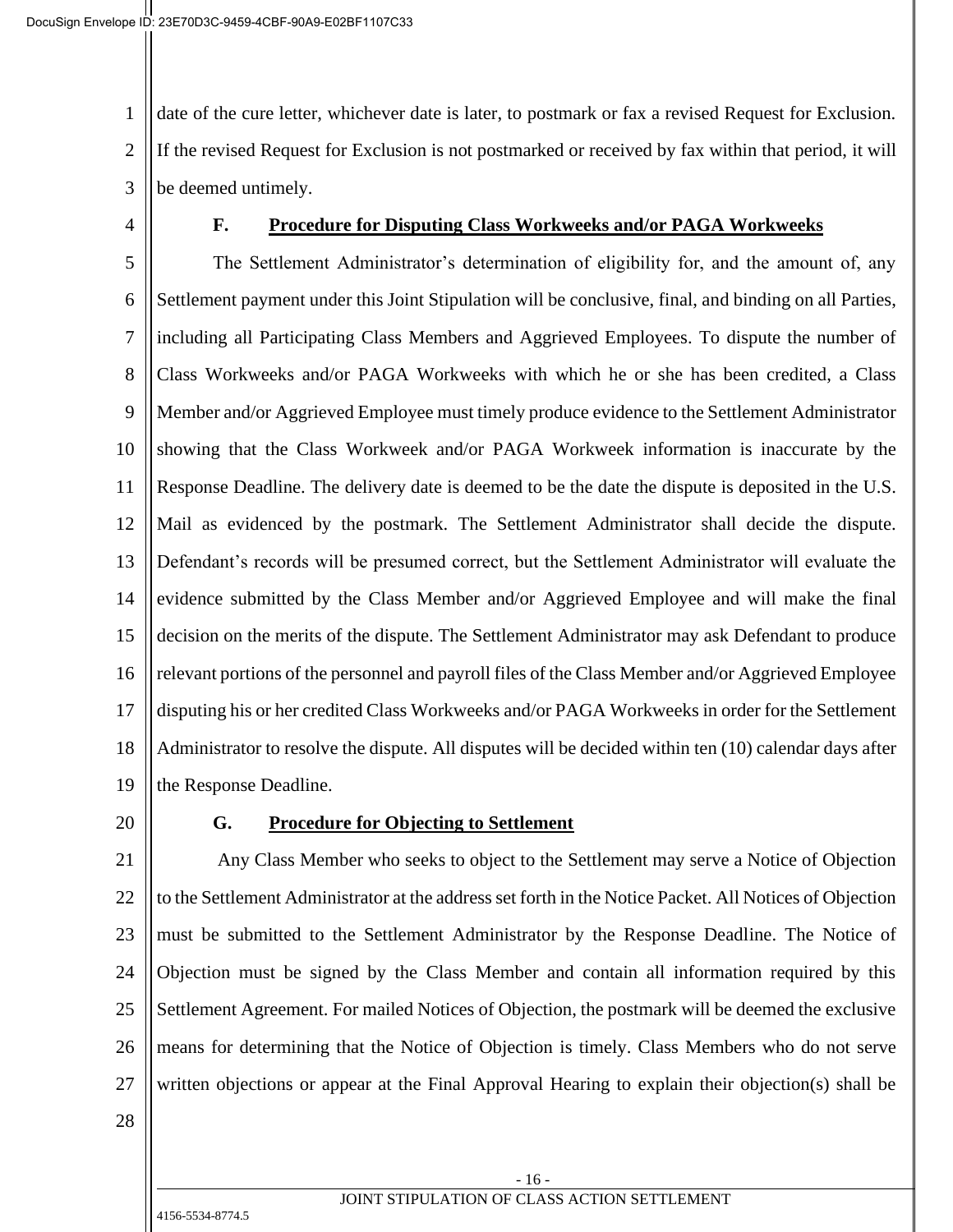1 2 deemed to have waived any objections and shall be foreclosed from making any objections (whether by appeal or otherwise) to the Settlement.

3 4 5 6 At no time will any of the Parties or their counsel seek to solicit or otherwise encourage any Class Member to submit objections to the Settlement Agreement or to appeal from the Final Approval order and judgment. Class Counsel will not represent any Class Members with respect to any such objections to this Settlement.

7

## **H. Final Approval**

8 9 10 11 12 13 14 15 Plaintiff and Class Counsel will be responsible for drafting the Motion for Final Approval and will provide a draft to Defendant's counsel for their review at least five (5) business days before the filing deadline. The Parties will work in good faith to consider and implement any proposed revisions to Plaintiff's Motion for Final Approval. At the Final Approval Hearing, Class Counsel will move the Court for the entry of judgment under Rule 3.769(h) of the California Rules of Court, incorporating the Joint Stipulation. Class Counsel will seek approval of the Joint Stipulation as being fair, adequate, and reasonable to the Class Members. Class Counsel will submit to the Court such pleadings and evidence as required for the Court's determination.

16

17

## **IV. SETTLEMENT TERMS**

## **A. Gross Settlement Amount and Minimum Settlement Payments**

18 19 20 21 22 Pending Final Approval of this Settlement, Defendant will pay up to the aggregate Gross Settlement Amount on an all-inclusive, non-reversionary basis. Defendant will not be required to contribute additional sums to fund the Settlement or otherwise resolve this action. Defendant will wire or mail the entire Gross Settlement Amount and the employer's share of payroll taxes to the Settlement Fund Account within ten (10) business days after the Effective Date.

23

24 25 26 All Class Members will be eligible to participate in the Settlement, including those that previously accepted an individual settlement payment from Defendant during the pendency of this litigation, if any. Participating Class Members will receive a pro-rata share of the Net Settlement Amount under a Class Workweek formula, as set forth below.

27

28

## **B. Allocation of Settlement Proceeds**

The Gross Settlement Amount is inclusive of and will be allocated as follows, subject to

- 17 -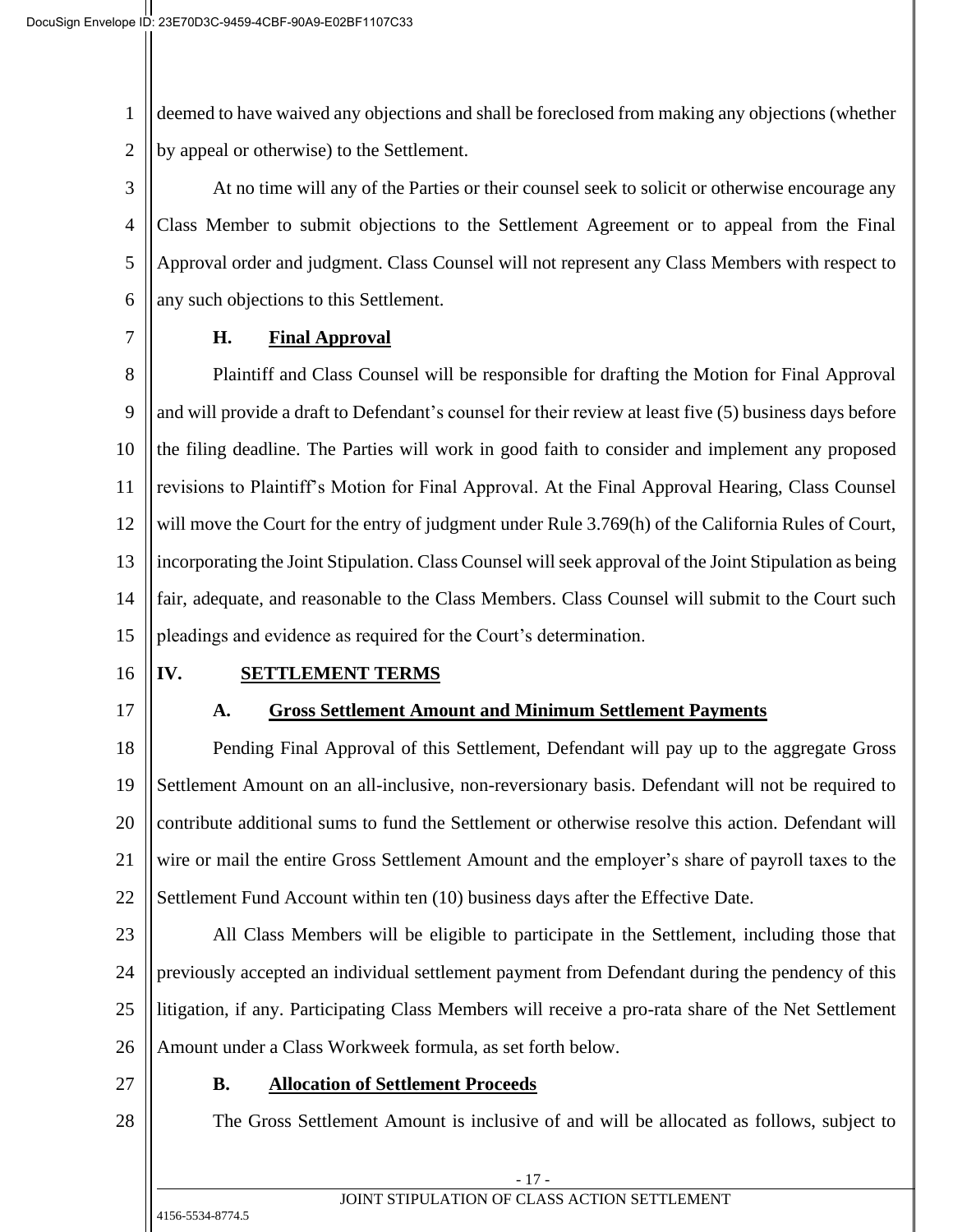| 1 $\vert$ Court approval: |  |
|---------------------------|--|
|---------------------------|--|

| 2 | Attorneys' Fees and Costs, which is the amount the Court awards to Class Counsel        |
|---|-----------------------------------------------------------------------------------------|
| 3 | for their attorneys' fees in an amount not exceeding one-third (\$360,000) of the Gross |
| 4 | Settlement Amount, and reasonable litigation costs in an amount not exceeding           |
| 5 | Twenty-Five Thousand Dollars (\$25,000.00);                                             |

ii. The Enhancement Award, which comprises the amount the Court awards to the named Plaintiff as class representative, in an amount not exceeding \$7,500.00;

- iii. The Settlement Administrator's Fees;
	- iv. The PAGA Settlement Amount; and

# 10 11

6

 $\mathbf{\mathsf{H}}$ 

7

8

9

v. The Net Settlement Amount, which shall be distributed to Participating Class Members as provided below.

12 13 14 15 16 17 18 19 20 Payment to each Participating Class Member shall be allocated fifty percent (50%) as nonwage penalties and interest, for which IRS Forms 1099-MISC will be issued, and fifty percent (50%) wages, for which IRS Forms W-2 will be issued. Payment to each Aggrieved Employee shall be allocated as one hundred percent (100%) non-wage penalties, for which IRS Forms 1099-MISC will be issued. The Settlement Administrator will be responsible for issuing to Plaintiff, Participating Class Members, Aggrieved Employees, and Class Counsel any W-2, 1099, or other tax forms as may be required by law for all amounts paid pursuant to this Settlement. The Settlement Administrator will also be responsible for forwarding all payroll taxes and penalties to the appropriate government authorities.

21 22 23 If the Court approves a lesser amount in Attorneys' Fees and Costs, the Enhancement Award, Settlement Administrator's Fees, or the PAGA Settlement Amount than set forth in this Joint Stipulation, then the Net Settlement Fund will increase proportionately.

24 25 26 27 28 Defendant and Defendant's counsel make no representations or warranties as to the tax treatment, consequences, or legal effect of the payments called for hereunder, and Plaintiff and Class Members are not relying on any statement, representation, or calculation by Defendant, Defendant's Counsel, or the Settlement Administrator in this regard. Nothing contained in this Settlement is intended to constitute advice regarding taxes or taxability, nor shall anything in this Settlement be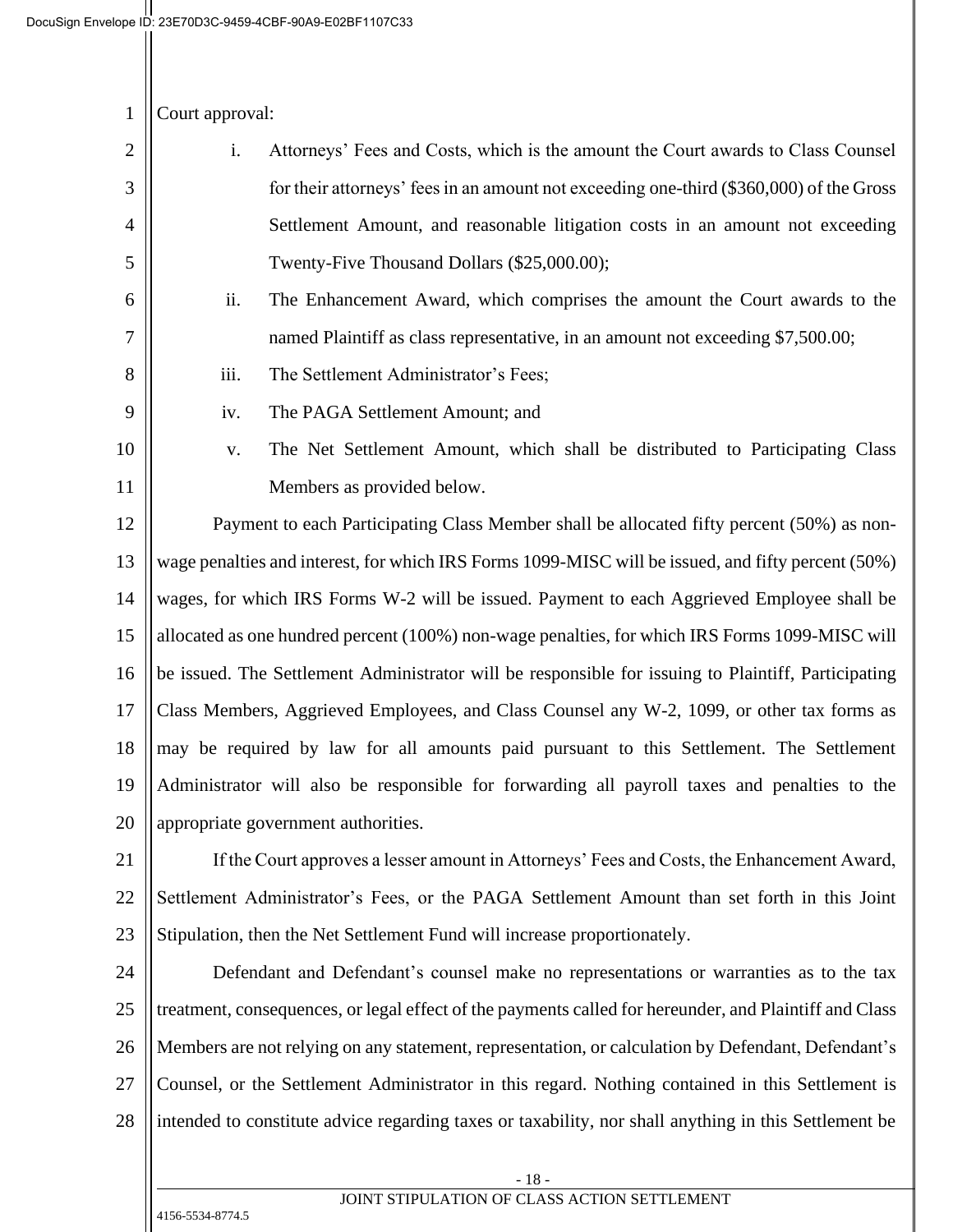1 2 3 4 5 6 relied on as such. Plaintiff, Participating Class Members, and Aggrieved Employees understand and agree that, except for the payment of the employer's share of the payroll taxes, Plaintiff, Participating Class Members, and Aggrieved Employees will be solely responsible for correctly characterizing any compensation received under the Settlement on his/her personal income tax returns and paying any and all taxes due for any and all amounts paid to them under the Settlement. No Gross Settlement Amount funds will revert to Defendant.

7 8 9 10 11 12 13 14 15 The Individual Class Settlement Payments made to Participating Class Members and Individual PAGA Settlement Payments made to Aggrieved Employees under this Settlement, as well as any other payments made pursuant to this Settlement, will not be utilized to calculate any additional benefits under any benefit plans to which any Class Members or Aggrieved Employees may be eligible, including but not limited to profit-sharing plans, bonus plans, 401(k) plans, stock purchase plans, vacation plans, sick leave plans, paid time off plans, and any other benefit plan. Rather, it is the Parties' intention that this Joint Stipulation will not affect any rights, contributions, or amounts to which any Class Members or Aggrieved Employees may be entitled under any benefit plans.

16

#### **C. Distribution of Settlement Proceeds**

17 18 19 20 21 The Settlement Administrator will keep Defendant's counsel and Class Counsel apprised of all distributions from the Settlement Fund Account. No person will have any claim against Defendant, Defendant's counsel, Plaintiff, Class Counsel, or the Settlement Administrator based on distributions and payments made under this Joint Stipulation. Distribution of the Gross Settlement Amount will be as follows:

22

#### **1. Initial Payment**

23 24 25 26 Within fifteen (15) business days after the Effective Date, the Settlement Administrator will pay the Attorneys' Fees and Costs awarded to Class Counsel, the Enhancement Award, the LWDA Payment to the LWDA, and the Settlement Administrator's Fees, based on how the Court rules at the Final Approval Hearing.

27

28

## **2. Payment to Participating Class Members and Aggrieved Employees**

The Settlement Administrator will calculate the Individual Class Settlement Payments to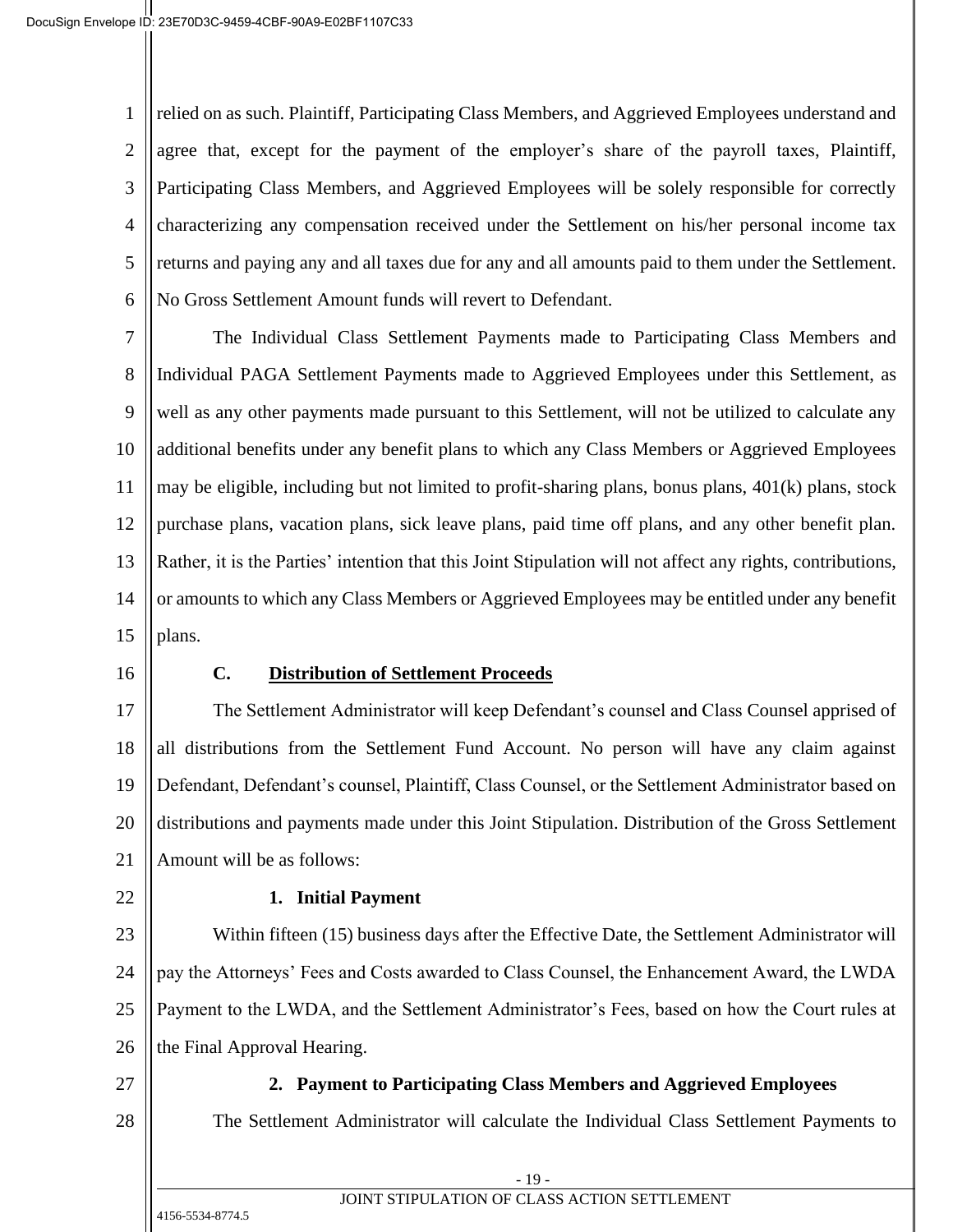1 2 3 4 5 Participating Class Members. The Individual Class Settlement Payments to Settlement Class Members will be made pro rata based on the number of Class Workweeks that each Settlement Class Member worked during the Class Period. Individual Class Settlement Payments will be calculated as follows: [(Settlement Class Member's Class Workweeks)  $\div$  (total of all Settlement Class Members' Class Workweeks)] x [Net Settlement Amount].

6 7 8 9 10 11 The Settlement Administrator will calculate the Individual PAGA Settlement Payments to Aggrieved Employees. The Individual PAGA Settlement Payments to Aggrieved Employees will be made pro rata based on the number of PAGA Workweeks that each Aggrieved Employee worked during the PAGA Period. Individual PAGA Settlement Payments will be calculated as follows:  $[(Aggrieved) Employee's PAGA Workweeks) \div (total of all Aggrieved Employees' PAGA)$ Workweeks)] x [PAGA Aggrieved Employee Amount].

12 13 14 15 16 17 To the extent a Participating Class Member is also an Aggrieved Employee, he/she shall receive his/her Individual Class Settlement Payment and Individual PAGA Settlement Payment in the same check. Any Class Member who submits a Request for Exclusion will remain bound by the PAGA portion of the Settlement Agreement, including the PAGA Released Claims, to the extent the Class Member also is an Aggrieved Employee and will still receive an Individual PAGA Settlement Payment for this portion.

18 19 20 The Individual Class Settlement Payments to Participating Class Members and the Individual PAGA Settlement Payments to Aggrieved Employees will be paid within twenty-five (25) business days after the Effective Date.

21 22 23 The payments to Participating Class Members and Aggrieved Employees shall be transmitted by U.S. Mail to the last-known addresses. The settlement payment checks to Participating Class Members shall contain language in the endorsement section which states:

24 25 26 27 28 The cashing, deposit, or negotiation of this settlement check shall be deemed to be your consent in writing to become a party to this action for the purposes of effectuating the settlement and release of claims arising under the Fair Labor Standards Act ("FLSA") as described in the Settlement Agreement in *Rudy Sandoval v. US Foods, Inc. doing business as US Foodservice, Inc.*, San Joaquin County

- 20 -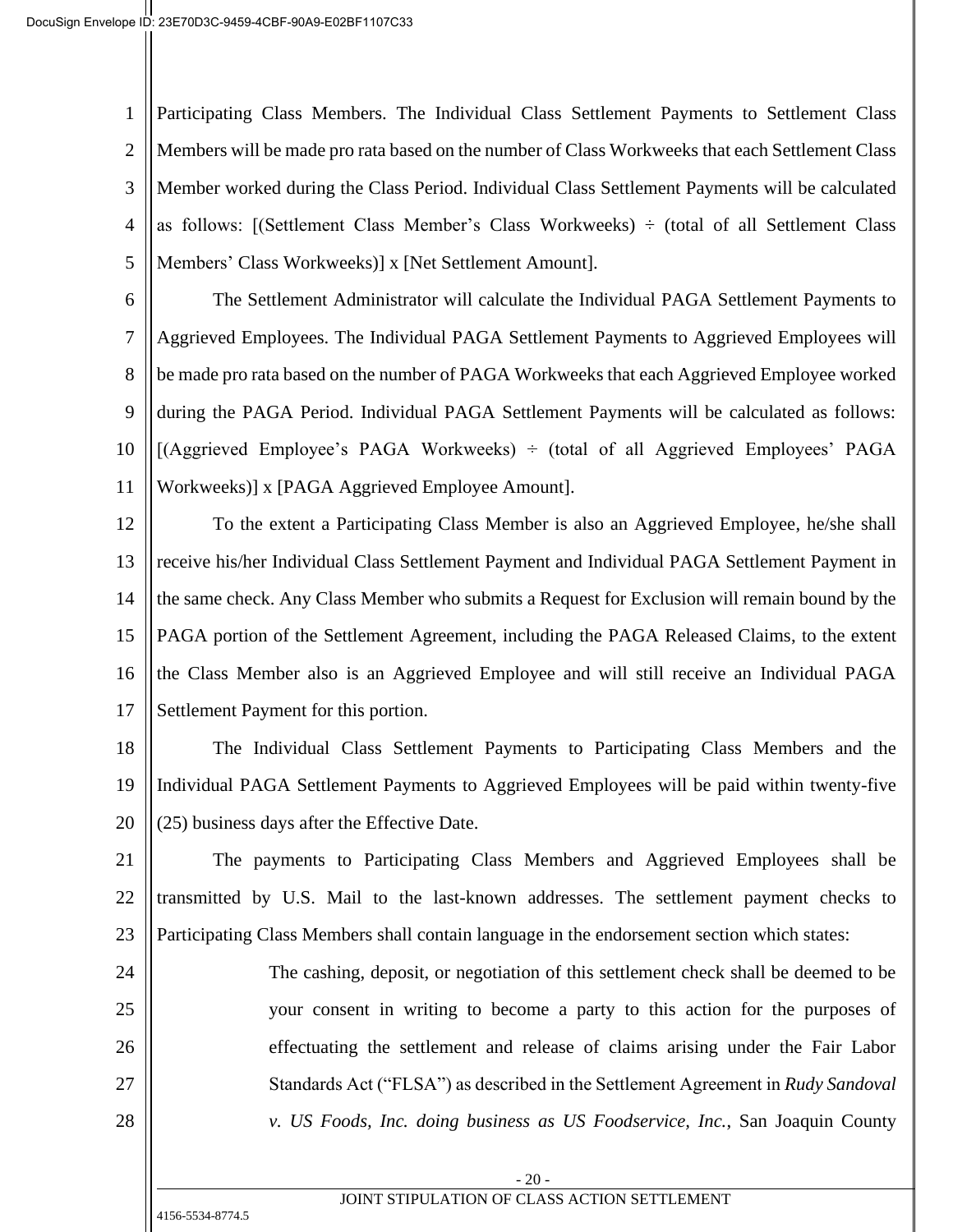Superior Court, Case No. STK-CV-UOE-2020-0000978.

2 3 4 5 6 No later than 220 days after the mailing of the settlement payment checks, the Settlement Administrator shall prepare and sign a declaration attaching as an exhibit all the settlement payment checks that have been cashed by the Participating Class Members and Aggrieved Employees. Class Counsel shall file the declaration and exhibit with the Court as the current record of all consents by Participating Class Members to opt into the action and release their FLSA claims.

7

1

#### **D. Uncashed Settlement Checks**

8 9 10 11 12 13 14 15 16 17 18 19 20 Any checks issued to Participating Class Members and Aggrieved Employees shall be negotiable for at least one-hundred and eighty (180) calendar days from the date the checks are mailed. The aggregate value of all settlement checks that remain uncashed after one-hundred eighty (180) days after the checks are mailed will be distributed pursuant to Cal. Code Civ. Proc. § 384(b) to California Rural Legal Assistance, Inc. located at 145 E. Weber Avenue, Stockton, CA 95202 by the Settlement Administrator within two-hundred (200) calendar days from the date on which the checks were mailed. Participating Class Members and Aggrieved Employees whose Individual Class Settlement Payment and Individual PAGA Settlement Payments checks are cancelled or remain uncashed shall, nevertheless, be bound by this Settlement. The Parties agree that this disposition results in no "unpaid residue" under California Civil Procedure Code § 384, as the entire Net Settlement Amount and PAGA Aggrieved Employee Amount will be paid out to Participating Class Members and Aggrieved Employees, whether or not they all cash their settlement checks. Defendant will not be required to pay any interest on said amounts.

21

#### **E. Settlement Amounts Payable as Attorneys' Fees and Costs**

22 23 24 25 26 Defendant will not oppose a request for attorneys' fees to Class Counsel up to one-third (\$360,000.00) of the Gross Settlement Amount. All fees awarded by the Court to Class Counsel will be deducted from the Gross Settlement Amount. Class Counsel's attorney fee application will be submitted with supporting documentation and heard during the Final Approval Hearing. The Fee Award will be determined by the Court.

27 28 Defendant will not oppose a request for reasonable litigation expenses to Class Counsel in an amount not to exceed Twenty-Five Thousand Dollars (\$25,000.00). All costs approved by the

> - 21 - JOINT STIPULATION OF CLASS ACTION SETTLEMENT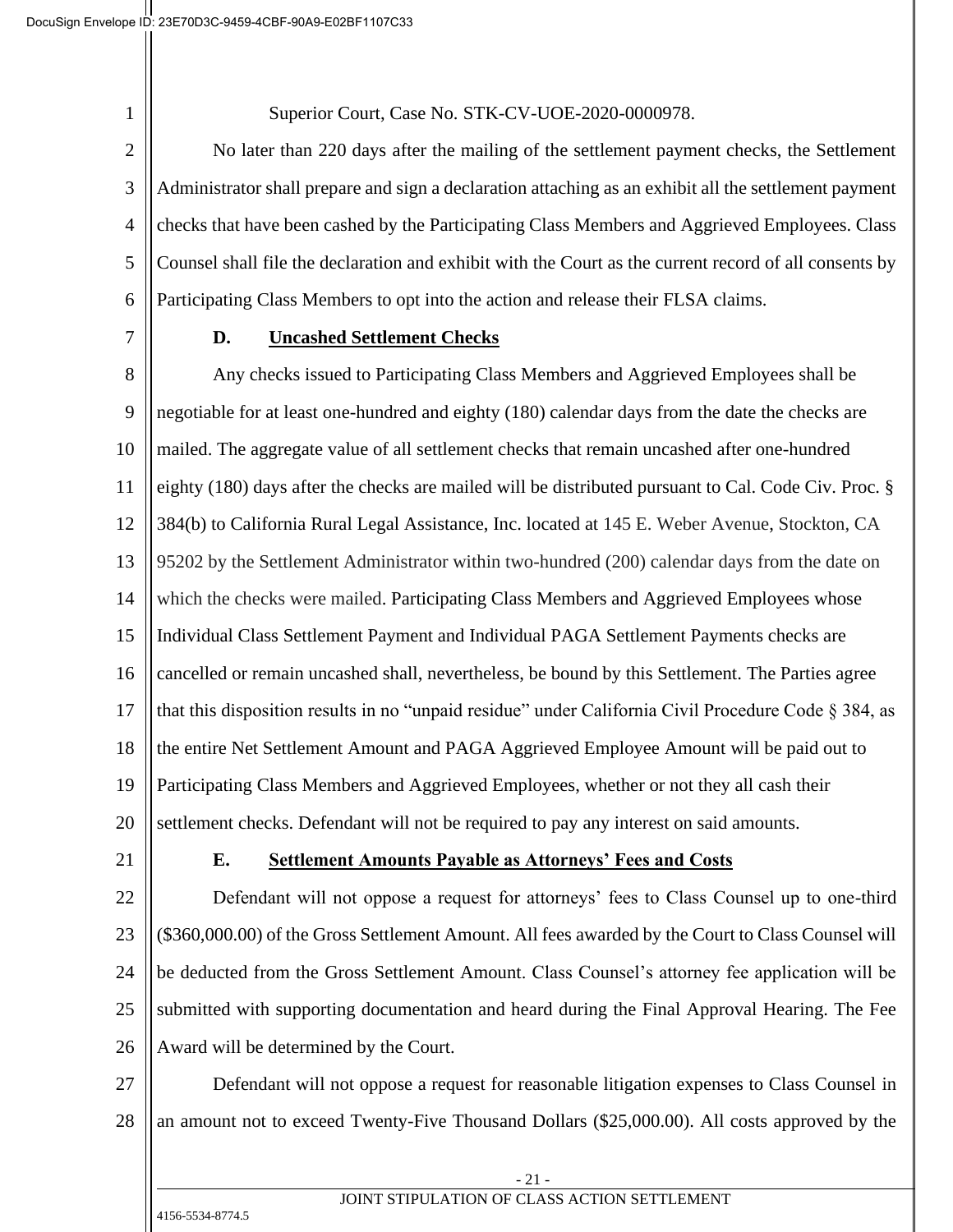1 2 3 Court to Class Counsel will be deducted from the Gross Settlement Amount. Class Counsel's request for costs must be submitted with its fee application and with supporting documentation, and heard during the Final Approval Hearing. The Costs Award will be determined by the Court.

4 5 6 7 The Court-approved Attorneys' Fees and Costs shall be deemed to cover all work performed, costs, and expenses related to the investigation, prosecution, and settlement of the Action incurred by Class Counsel. Any fees or costs sought by Class Counsel but not approved by the Court shall become part of the Net Settlement Amount to be distributed to Participating Class Members.

8

## **F. Enhancement Award**

9 10 11 12 13 14 15 16 Defendant will not object to an Enhancement Award of Seven Thousand and Five Hundred Dollars (\$7,500.00) to the named Plaintiff. The Enhancement Award will be considered miscellaneous income. The Settlement Administrator will issue a Form 1099, and any other tax forms, to Plaintiff relating to the Enhancement Award. The Enhancement Award will be determined by the Court. The Enhancement Payment will be paid from the Gross Settlement Amount and will be in addition to Plaintiff's Individual Class Settlement Payment and Individual PAGA Settlement Payment paid pursuant to this Settlement. Plaintiff will be solely and legally responsible to pay any and all applicable taxes on the Enhancement Payment.

17

# **G. Certificate of Completion by Settlement Administrator**

18 19 20 21 Within ten (10) calendar days after final disbursement of all funds from the Gross Settlement Account, the Settlement Administrator will provide Class Counsel and Defendant's Counsel a declaration certifying completion of its duties and a final report on the disbursement of all funds from the Gross Settlement Amount.

22

# **H. Settlement Administrator's Fees**

23 24 The Parties agree Settlement Administrator's Fees will be deducted from the Gross Settlement Amount, subject to approval by the Court.

25

# **I. PAGA Settlement Amount**

26 27 28 The Parties agree to allocate \$50,000.00 of the Gross Settlement Amount to the resolution of all claims for penalties under PAGA. Under Labor Code § 2699(i), 75% of that amount will be paid to the LWDA, and the other 25% will be paid to Aggrieved Employees.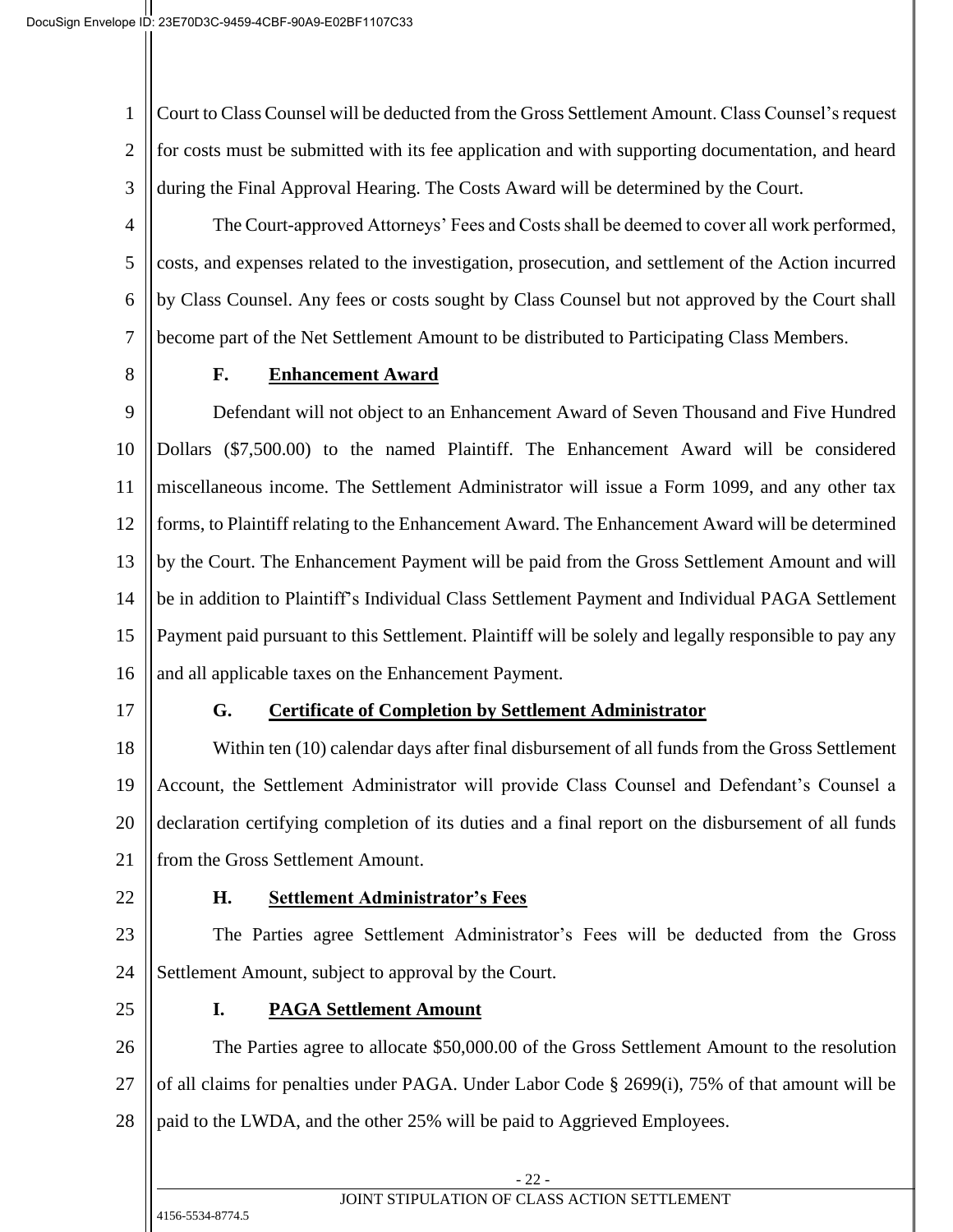1 2 3 4 5 The Parties agree that this Joint Stipulation is not contingent upon the Court's (or an appellate court's) approval of the PAGA Settlement Amount in the amount requested by Class Counsel, and that the Court's (or an appellate court's) decision to approve a PAGA Settlement Amount in an amount less or more than requested by Class Counsel shall not invalidate this Joint Stipulation, which shall remain fully effective and enforceable.

6 7 8 9 10 11 12 If the Court (or an appellate court) awards a PAGA Settlement Amount in an amount less than the amount requested by Class Counsel, only the awarded amounts shall be paid and shall constitute satisfaction of the obligations set forth in this Joint Stipulation and full payment thereunder. The difference between the requested and awarded amounts shall also be reallocated to the Net Settlement Amount. If the Court (or an appellate court) awards a PAGA Settlement Amount in an amount above that requested by Class Counsel, the increased amount will be paid out of the Gross Settlement Amount.

13

# **V. RELEASE OF CLAIMS BY THE CLASS**

14 15 Upon the Effective Date, Plaintiff and Participating Class Members will be deemed to have released the Released Parties of and from all of the Class Released Claims during the Class Period.

16

#### **VI. RELEASE OF CLAIMS BY AGGRIEVED EMPLOYEES**

17 18 19 Upon the Effective Date, Plaintiff and Aggrieved Employees will be deemed to have released the Released Parties of and from all of the PAGA Released Claims during the PAGA Period.

20

## **VII. RELEASE OF CLAIMS BY PLAINTIFF**

21 22 23 24 25 26 27 28 In addition to the Class Released Claims applicable to the Participating Class Members and the PAGA Released Claims applicable to the Aggrieved Employees, and in consideration for the Enhancement Payment, Plaintiff releases the Released Parties from all claims, demands, rights, liabilities and causes of action of every nature and description whatsoever, known or unknown, asserted or that might have been asserted, whether in tort, contract, or violation of any local, state or federal statute, rule or regulation arising out of, relating to, or in connection with any act or omission by or on the part of any of the Released Parties committed or omitted through the Effective Date. This release is intended to have the broadest possible application but excludes claims for

- 23 -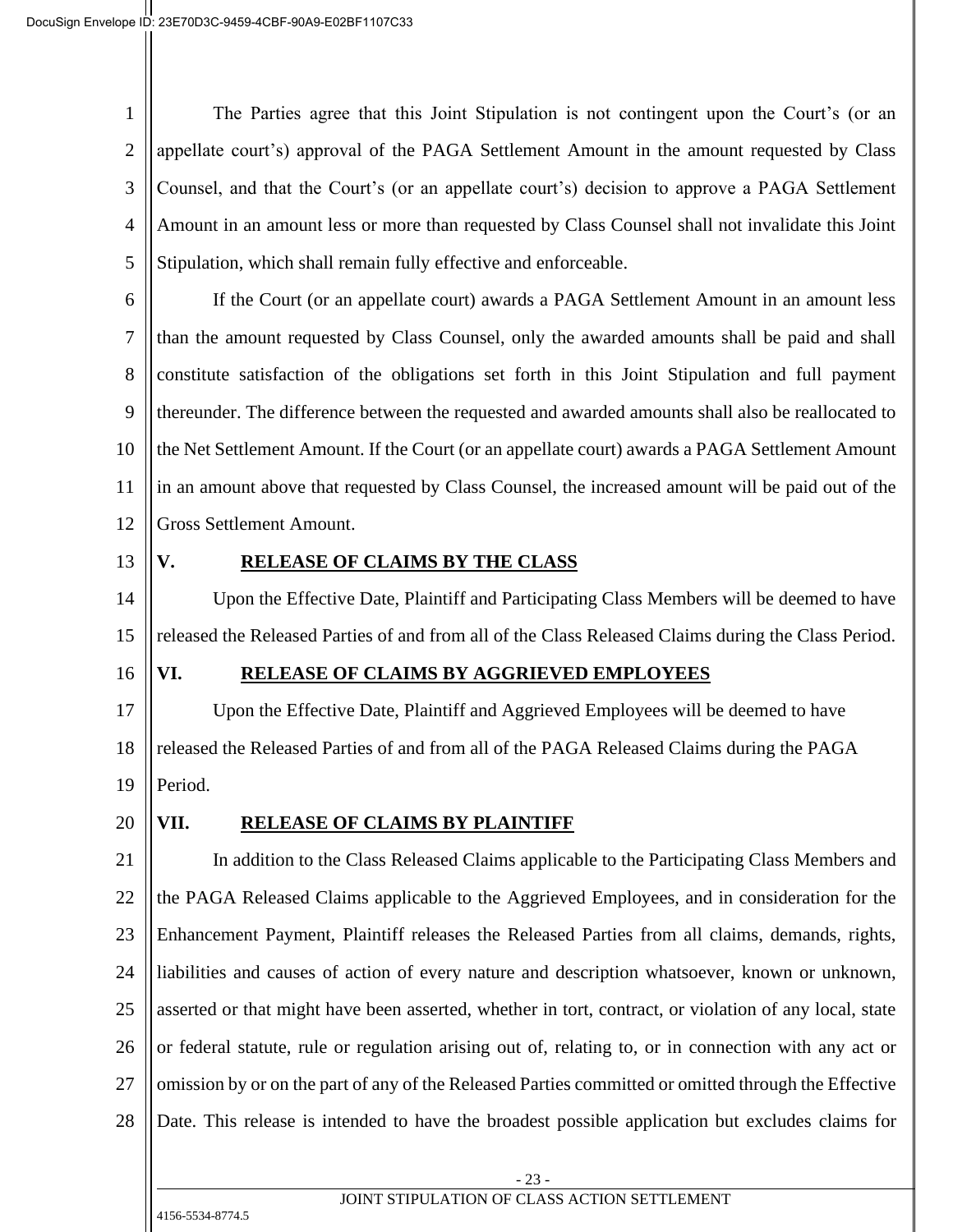1 2 3 4 5 6 7 8 9 10 workers' compensation benefits, claims for unemployment benefits, and any current and/or future claims that are unwaivable as a matter of law. Nothing in this Agreement is intended to or shall be interpreted: (i) to restrict or otherwise interfere with Plaintiff's obligation to testify truthfully in any forum; or (ii) to restrict or otherwise interfere with Plaintiff's right and/or obligation to contact, cooperate with, provide information to, or participate in any investigation conducted by, any government agency or commission. Plaintiff's release as set forth herein includes a waiver of all rights under California Civil Code section 1542, which includes a release of all known and unknown claims against the Released Parties that have been alleged or could have been alleged arising out of the facts, circumstances, causes of action, and primary rights alleged in the Action. Civil Code section 1542 provides:

11 12 13 14 15 16 **A GENERAL RELEASE DOES NOT EXTEND TO CLAIMS THAT THE CREDITOR OR RELEASING PARTY DOES NOT KNOW OR SUSPECT TO EXIST IN HIS OR HER FAVOR AT THE TIME OF EXECUTING THE RELEASE AND THAT, IF KNOWN BY HIM OR HER, WOULD HAVE MATERIALLY AFFECTED HIS OR HER SETTLEMENT WITH THE DEBTOR OR RELEASED PARTY.** 

17 18 19 Upon the Effective Date, Plaintiff will be deemed to have expressly waived his rights under Civil Code section 1542, as set forth above. Plaintiff's execution of this Joint Stipulation will be deemed a consent by Plaintiff to this general release of claims and Section 1542 waiver.

20

## **VIII. NULLIFICATION OF THE JOINT STIPULATION**

21 22 23 24 25 26 27 28 If (a) the Court should for any reason fail to approve this Joint Stipulation in the form agreed to by the Parties, or (b) the Court should for any reason fail to enter a judgment in the Action, or (c) the judgment is reversed, modified, or declared or rendered void, this Joint Stipulation will be null and void. Invalidation of any material portion of this Joint Stipulation will invalidate this Joint Stipulation in its entirety, unless the Parties subsequently agree in writing that the remaining provisions of the Joint Stipulation are to remain in full force and effect. "Material" terms include, but are not limited to, the Gross Settlement Amount, the Class Released Claims, the PAGA Released Claims, and the Released Parties.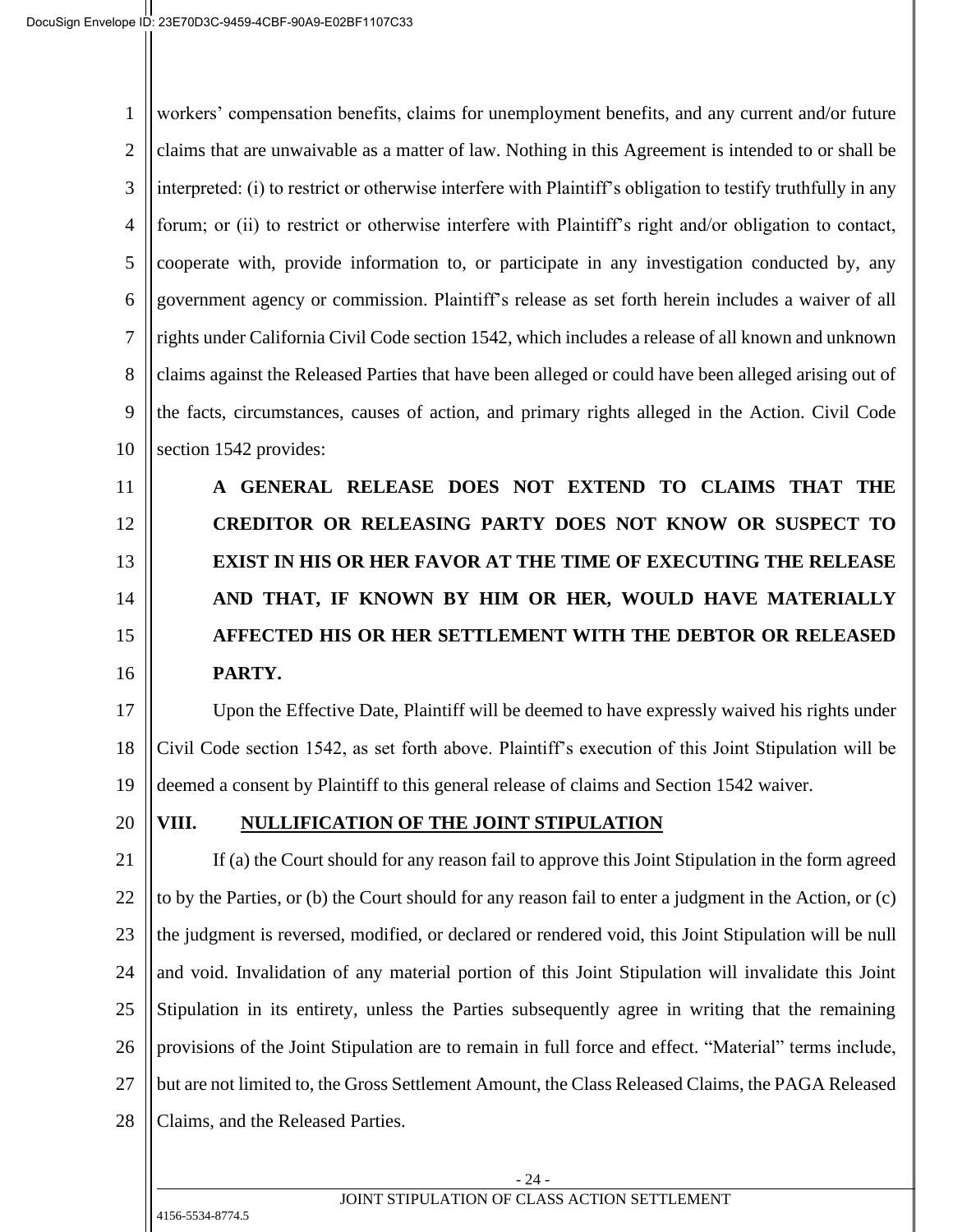1 2 3 4 5 6 7 8 The Parties agree to stipulate to class action certification for purposes of the Settlement only. If, for any reason, the Settlement is not approved, the stipulation to certification will be void and the Court shall, either *sua sponte* or on the motion of any party, decertify the class. The Parties further agree that certification for purposes of the Settlement is not an admission that class action certification is proper under the standards applied to contested certification motions, and that this Joint Stipulation will not be admissible in this or any other proceeding as evidence that either (i) a class action should be certified, or (ii) Defendant is liable to Plaintiff or any Class Member, other than according to the Settlement's terms.

9 10 11 If the number of Class Members who submit valid Requests for Exclusion reaches 5%, Defendant may rescind this Joint Stipulation. If Defendant rescinds, it must do so in writing to Class Counsel.

12 13 14 15 16 17 18 19 20 21 22 23 24 25 26 27 If the Joint Stipulation is terminated, nullified, or rescinded, then: (i) neither this Joint Stipulation, nor any of the related negotiations or proceedings, will be of any force or effect, and no Party shall be bound by any of its terms; (ii) the Settlement Agreement and all negotiations, statements, and proceedings relating thereto shall be without prejudice to the rights of any of the Parties, all of whom shall be restored to their respective positions in the Action prior to the execution of the Settlement Agreement; (iii) Defendant shall have no obligation to make any payments to any Party, Class Member, Aggrieved Employee, or attorney; (iv) the terminating Party shall pay the Settlement Administrator for services rendered up to the date the Settlement Administrator is notified that the settlement has been terminated; (v) the Preliminary Approval Order, Final Approval Order and Judgment, including any order certifying the Class, shall be vacated; (vi) neither this Settlement Agreement, nor any ancillary documents, actions, statements or filings in furtherance of the settlement (including all matters associated with the mediation) shall be admissible or offered into evidence in the Action or any other action for any purpose whatsoever; and (vii) any documents generated to bring the settlement into effect, will be null and void, and any order or judgment entered by the Court in furtherance of this Settlement Agreement will likewise be treated as void from the beginning.

28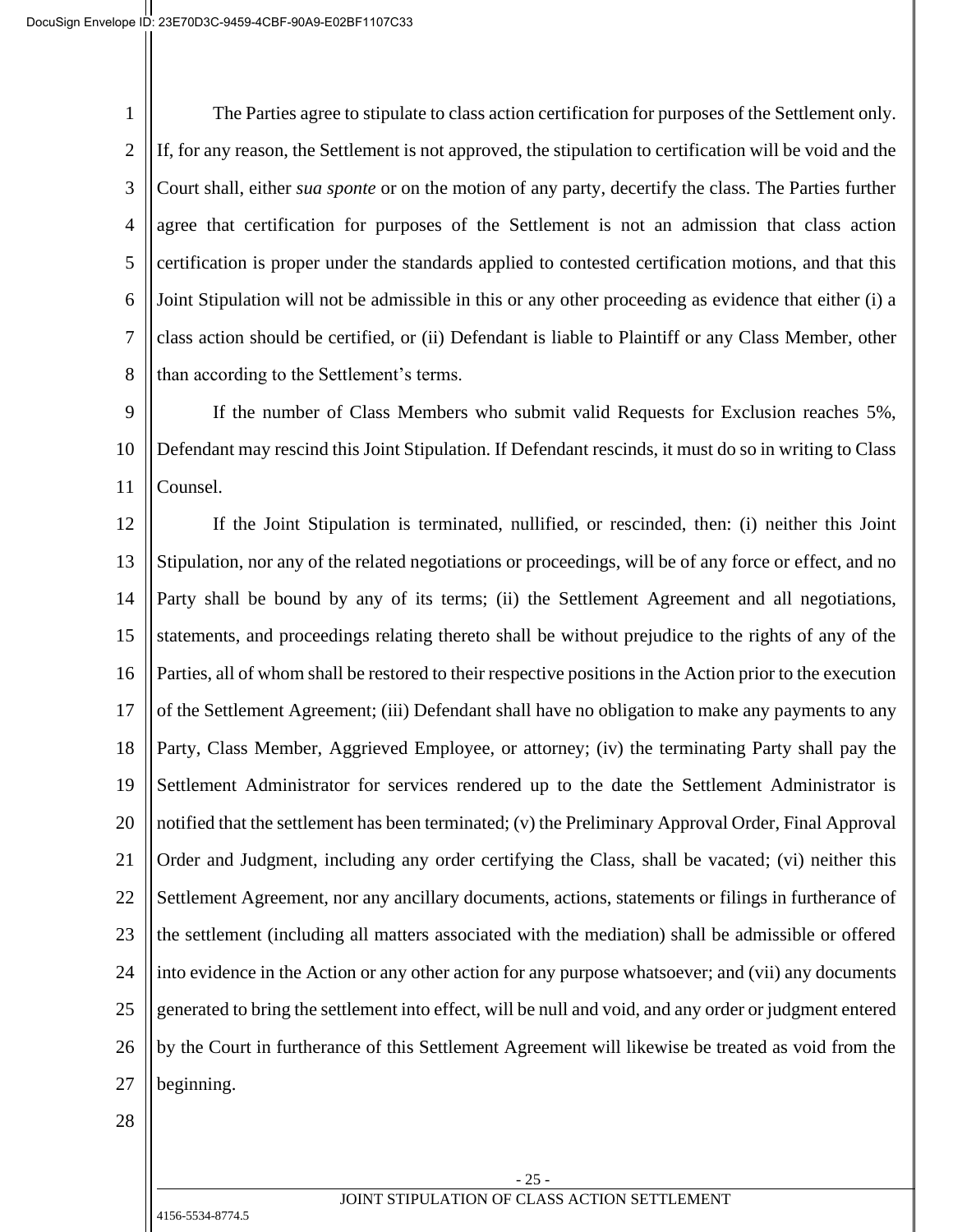#### 1

2

# **IX. DUTIES OF THE PARTIES**

# **A. Confidentiality**

3 4 5 6 The Parties, Class Counsel and counsel for Defendant each agree to treat all terms, conditions and provisions of this Joint Stipulation as confidential until Plaintiff files his Motion for Preliminary Approval. This provision does not preclude any attorney-client privileged communications.

7

# **B. Mutual Full Cooperation**

8 9 10 11 12 13 14 15 The Parties agree to cooperate to accomplish and implement the terms of this Joint Stipulation. Such cooperation will include, but is not necessarily limited to, execution of such other documents and taking such other actions as maybe reasonably necessary to fulfill the terms of this Joint Stipulation. The Parties will use their best efforts, including all efforts contemplated by this Joint Stipulation and any other efforts that may become necessary by Court order, or otherwise, to effectuate this Joint Stipulation and the terms set forth herein. As soon as practicable after execution of this Joint Stipulation, Class Counsel, with the cooperation of Defendant and its counsel, will try to secure Preliminary Approval and Final Approval.

16

## **C. Duty to Support and Defend the Settlement**

17 18 19 20 The Parties agree the Settlement is fair, adequate, and reasonable and will so represent to the Court. The Parties agree to abide by all terms of the Joint Stipulation in good faith and to support the Joint Stipulation fully, and to use their best efforts to defend this Settlement from any legal challenge, whether by appeal or collateral attack.

21 22 23 24 25 26 27 28 If the Court fails to enter a Final Approval Order at or after the Final Approval Hearing, or if the Final Approval Order and Judgment is set aside by appeal, the Settlement Administrator will within ten (10) calendar days provide notice to Class Members and Aggrieved Employees that the Agreement did not receive Final Approval and that, as a result, no payments will be made to Class Members and Aggrieved Employees under the Agreement. The content of such notice shall be agreed to by the Parties, and such notice shall be mailed by the Settlement Administrator via first class U.S. mail, postage prepaid, and email to the addresses used by the Settlement Administrator in mailing the Notice Packets.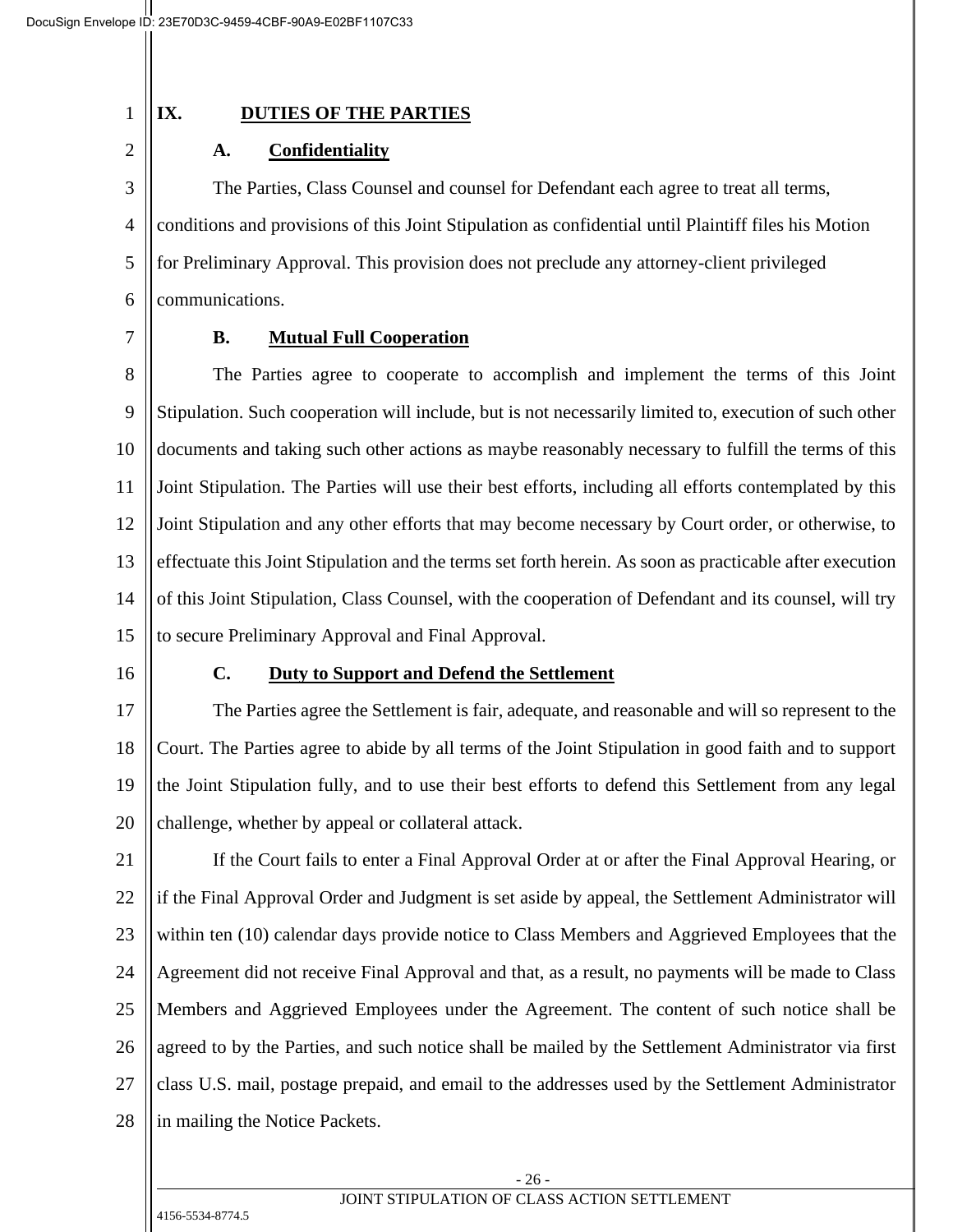1

2

# **X. MISCELLANEOUS PROVISIONS**

# **A. Interim Stay in Proceedings**

3 4 5 The parties agree to hold in abeyance all proceedings in the Action, except such proceedings necessary to implement and complete the Settlement Agreement, pending the Final Approval hearing to be conducted by the Court.

6

# **B. Privacy of Documents and Information**

7 8 9 10 11 12 13 Plaintiff and Class Counsel agree that they will destroy all confidential documents and information provided to them by Defendant within thirty (30) days of the Effective Date, except for documents that must be saved for malpractice purposes or ethical rules governing attorney conduct in California and the United States. Plaintiff and Class Counsel further agree that none of the documents and information provided to them by Defendant shall be used for any purpose other than prosecution of the Action or the defense or prosecution of a malpractice action or defense of any state bar complaint.

14

# **C. No Media Comments or Publicity**

15 16 17 18 19 If contacted by the media, the Parties and Class Counsel will merely inform them that the Action has been resolved. In addition, there shall be no publicity sought or undertaken whatsoever with regard to the Action or the terms of this Joint Stipulation. Plaintiff and Class Counsel will not issue a press release or notify the media about the terms of the Settlement or advertise or market any of the terms of the Settlement through written, recorded, or electronic communications.

20

# **D. Waiver of Appeals**

21 22 23 24 The Parties and Class Members agree to waive any appellate rights; provided, however, Plaintiff may appeal any reduction in the Attorneys' Fees and/or Cost award. The outcome of any proceeding related to Class Counsel's application for Attorneys' Fees and Costs shall not terminate this Joint Stipulation or otherwise affect the Court's ruling on the motion for Final Approval.

25

# **E. No Admission of Liability**

26 27 28 The Parties enter into this Joint Stipulation to resolve the dispute that has arisen between them and to avoid the burden, expense and risk of continued litigation. In entering into this Joint Stipulation, Defendant does not admit, and specifically denies, that it violated any federal, state, or

- 27 -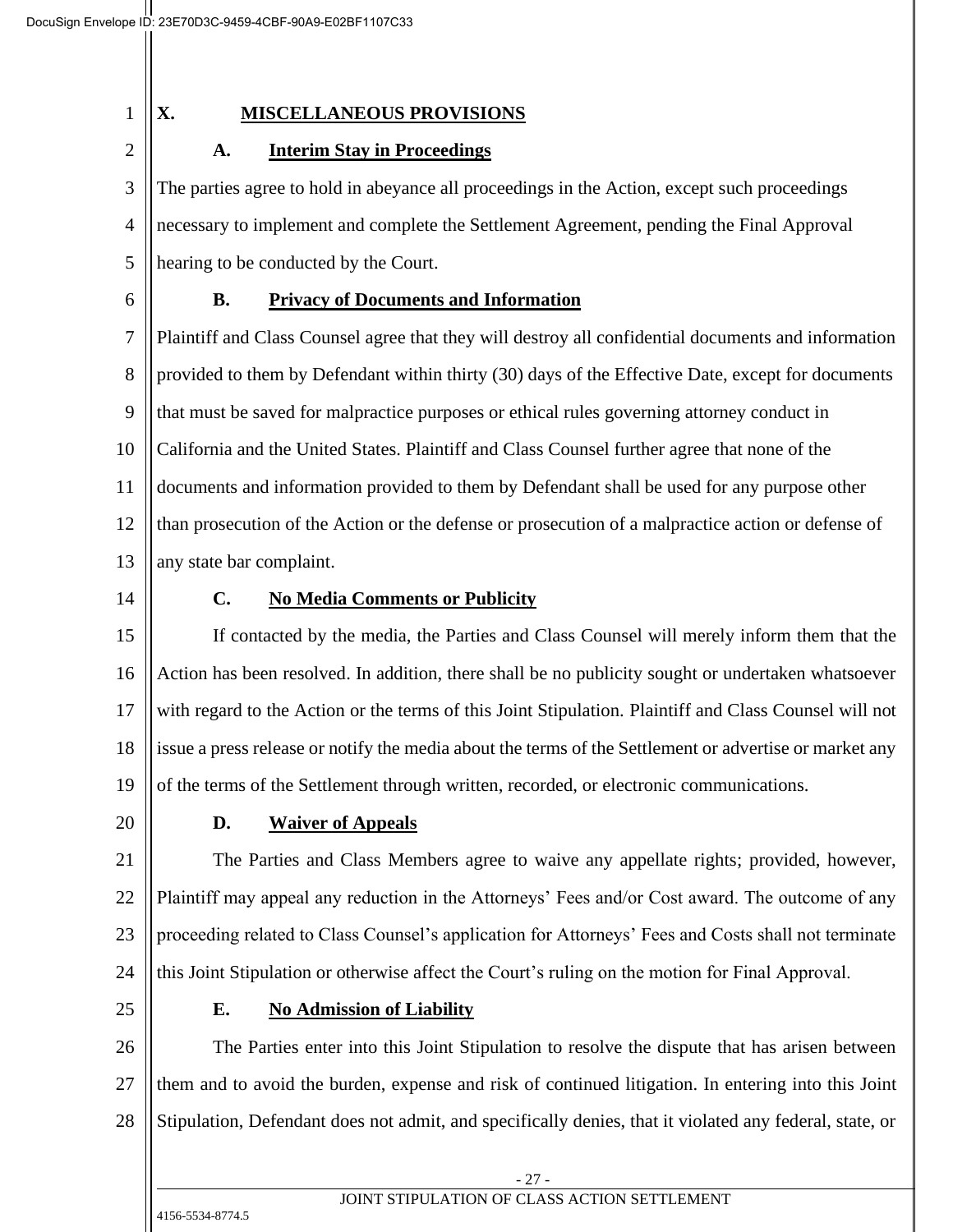1 2 3 4 5 6 7 8 9 local law; violated any regulations or guidelines promulgated pursuant to any statute or any other applicable laws, regulations or legal requirements; breached any contract; violated or breached any duty; engaged in any misrepresentation or deception; or engaged in any other unlawful conduct with respect to its current and former employees. This Joint Stipulation is not an admission of liability by Defendant or any of the Released Parties. Except as necessary in a proceeding to enforce the terms of this Settlement, this Joint Stipulation and its terms and provisions will not be offered or received as evidence in any action or proceeding to establish any liability or admission on the part of Defendant or to establish the existence of any condition constituting a violation of, or a noncompliance with, federal, state, local or other applicable law.

10

#### **F. Non-Disparagement**

11 12 13 14 15 16 17 Plaintiff and Class Counsel agree not to publicly disparage Defendant or any of the Released Parties. For the purpose of this Settlement, "disparage" includes, without limitation, making comments or statements to any person or entity including, but not limited to, the press and/or media, employees, partners or principals of the Released Parties or any entity with whom the Released Parties have a business relationship, that would adversely affect in any manner (a) the conduct of the business of the Released Parties (including, but not limited to, any business plans or prospects) or (b) the reputation of the Released Parties.

18

#### **G. Construction**

19 20 21 The Parties agree this Joint Stipulation resulted from lengthy, intensive, arm's-length negotiations, was drafted and revised by both Parties, and it is not to be construed for or against either of the Parties for any reason.

22

## **H. Choice of Law**

23 24 25 This Joint Stipulation is intended to and will be interpreted and governed by the laws of the State of California, without regard to conflicts of law principles. The Court will retain continuing jurisdiction to enforce the Settlement.

26

## **I. Captions and Interpretations**

27 28 Paragraph, titles, or captions contained herein are inserted as a matter of convenience and for reference only, and in no way define, limit, extend, or describe the scope of this Joint Stipulation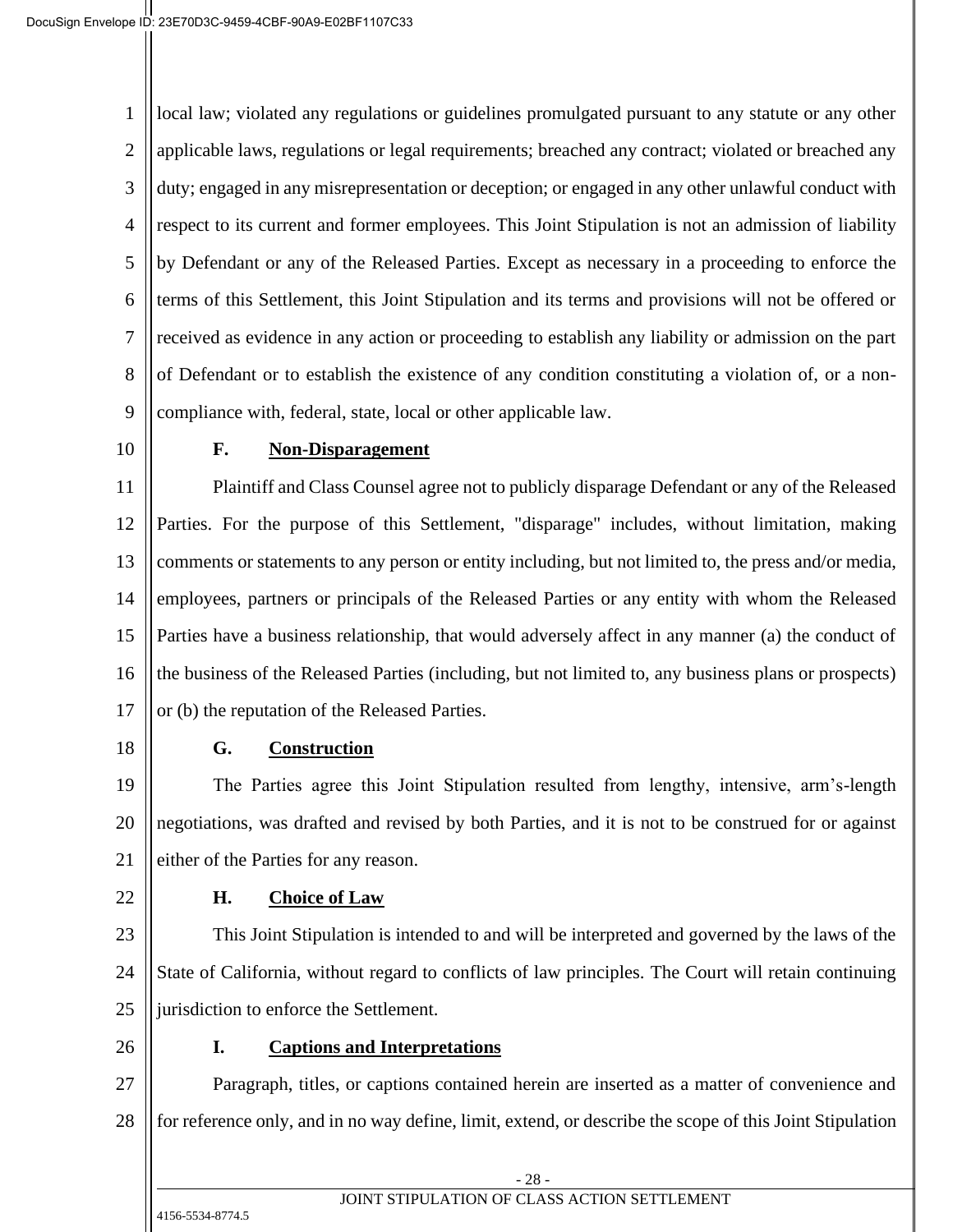1 or any provision thereof.

#### **J. Modification**

3 4 5 6 7 8 No waiver, modification or amendment of the terms of this Joint Stipulation, whether purportedly made before or after the Court's approval of this Joint Stipulation, shall be valid or binding unless in writing, signed by or on behalf of all Parties and then only to the extent set forth in such written waiver, modification or amendment, subject to any required Court approval. This Joint Stipulation may not be discharged except by performance under its terms or by a writing signed by the Parties.

9

2

#### **K. Integration Clause**

10 11 12 13 14 This Joint Stipulation, including the exhibits attached hereto and incorporated by reference, constitutes the entire agreement between the Parties with regard to the subject matter contained herein. All prior or contemporaneous agreements, understandings, representations, and statements, whether oral or written, between the Parties are merged herein. No rights under this Joint Stipulation may be waived except in writing.

15

#### **L. Successors and Assigns**

16 17 This Joint Stipulation will be binding upon and inure to the benefit of the Parties and their respective heirs, trustees, executors, administrators, successors, and assigns.

18

## **M. No Assignment**

19 20 21 22 Class Counsel and Plaintiff, on behalf of the individual Class Members, represent and warrant that they have not assigned or transferred, or purported to assign or transfer, to any person or entity, any claim or any portion thereof or interest therein, including, but not limited to, any interest in the Action, or any related action.

23

## **N. Notices to Parties**

24 25 26 27 28 Whenever this Joint Stipulation requires or contemplates that one Party, the Court, or the Settlement Administrator give notice to another, notice shall be provided by email or next-day (excluding Sundays and Court holidays) express delivery service as follows: If to Defendant, then to both: Joseph C. Liburt

#### jliburt@orrick.com ORRICK, HERRINGTON & SUTCLIFFE LLP

- 29 - JOINT STIPULATION OF CLASS ACTION SETTLEMENT

4156-5534-8774.5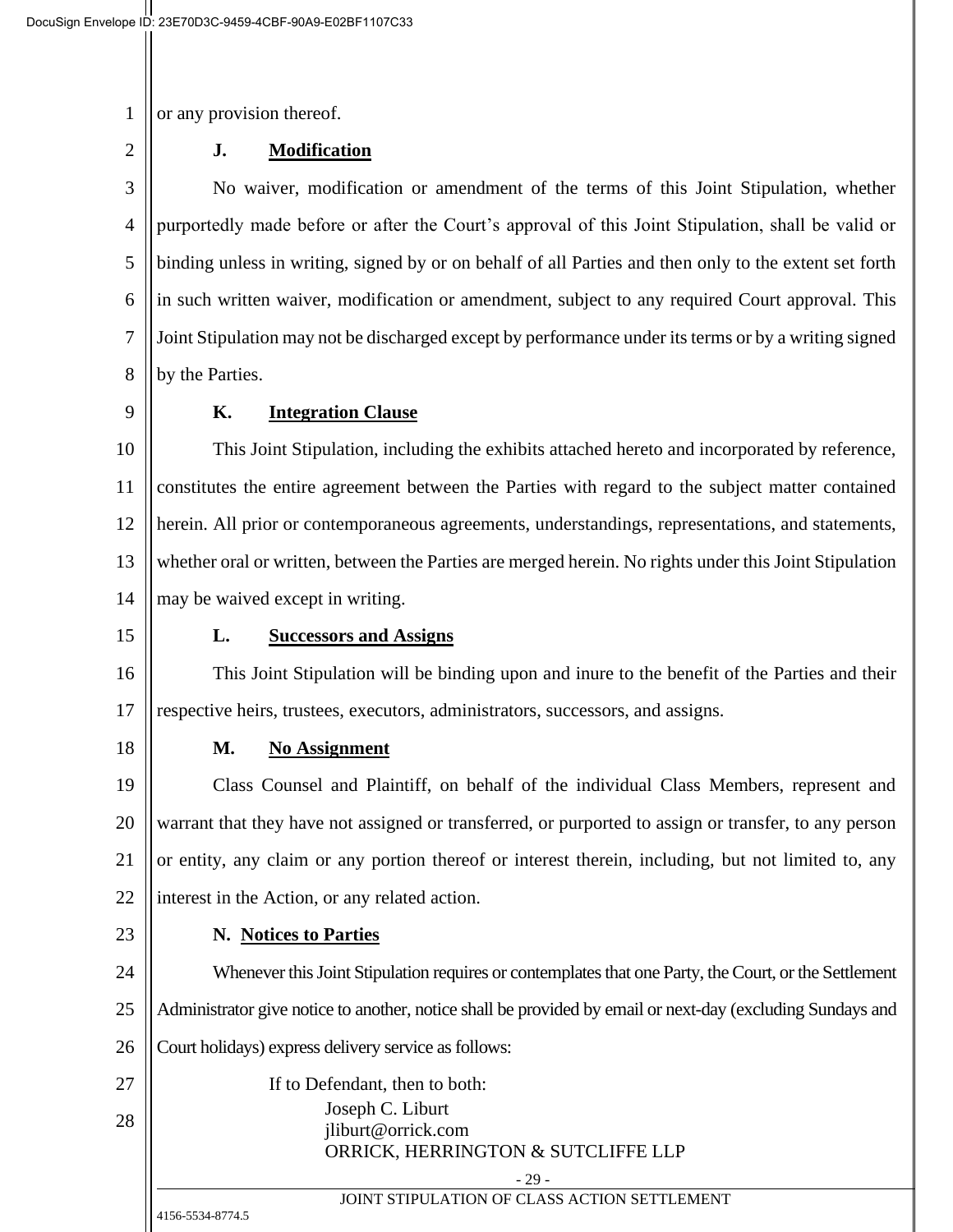| $\mathbf{1}$   | 1000 Marsh Road                                                                                         |  |
|----------------|---------------------------------------------------------------------------------------------------------|--|
|                | Menlo Park, CA 94025-1015<br>Telephone: (650) 614-7400                                                  |  |
| $\overline{c}$ | Facsimile: (650) 614-7401                                                                               |  |
| 3              |                                                                                                         |  |
| 4              | Katie E. Briscoe<br>kbriscoe@orrick.com                                                                 |  |
| 5              | Alexandra Guerra                                                                                        |  |
|                | aguerra@orrick.com                                                                                      |  |
| 6              | ORRICK, HERRINGTON & SUTCLIFFE LLP<br>400 Capitol Mall, Suite 3000                                      |  |
| 7              | Sacramento, CA 95814-4497                                                                               |  |
| 8              | Telephone: (916)447-9200                                                                                |  |
| 9              |                                                                                                         |  |
|                | If to Class Counsel or Plaintiff, then to:<br>David Yeremian                                            |  |
| 10             | david@yeremianlaw.com                                                                                   |  |
| 11             | DAVID YEREMIAN & ASSOCIATES, INC.                                                                       |  |
| 12             | 535 N. Brand Blvd., Suite 705                                                                           |  |
|                | Glendale, CA 92103                                                                                      |  |
| 13             | Telephone: (818) 230-8380                                                                               |  |
| 14             | Facsimile: (818) 230-0308                                                                               |  |
| 15             |                                                                                                         |  |
| 16             | <b>Class Counsel Signatories</b><br><b>O.</b>                                                           |  |
|                | Because the Class Members are so numerous, the Parties agree it is impossible or impractical            |  |
| 17             | to have each Class Member sign this Joint Stipulation. This Joint Stipulation may be executed on        |  |
| 18             | behalf of the Class by Class Counsel and the named Plaintiff.                                           |  |
| 19             | <b>Authorization To Enter Into Settlement Agreement</b><br><b>P.</b>                                    |  |
| 20             | Counsel for all Parties warrant and represent they are expressly authorized by the Parties              |  |
| 21             | whom they represent to negotiate this Joint Stipulation and to take all appropriate action required or  |  |
| 22             | permitted to be taken by such Parties pursuant to this Joint Stipulation to effectuate its terms and to |  |
| 23             | execute any other documents required to effectuate the terms of this Joint Stipulation. The Parties     |  |
| 24             | and their counsel will cooperate with each other and use their best efforts to effect the               |  |
| 25             | implementation of the Joint Stipulation. If the Parties are unable to reach agreement on the form or    |  |
| 26             | content of any document needed to implement the Joint Stipulation, or on any supplemental               |  |
| 27             | provisions that may become necessary to effectuate the terms of this Joint Stipulation, the Parties     |  |
| 28             |                                                                                                         |  |
|                | may seek the assistance of the Court to resolve such disagreement.                                      |  |
|                | $-30-$<br>JOINT STIPULATION OF CLASS ACTION SETTLEMENT                                                  |  |
|                | 4156-5534-8774.5                                                                                        |  |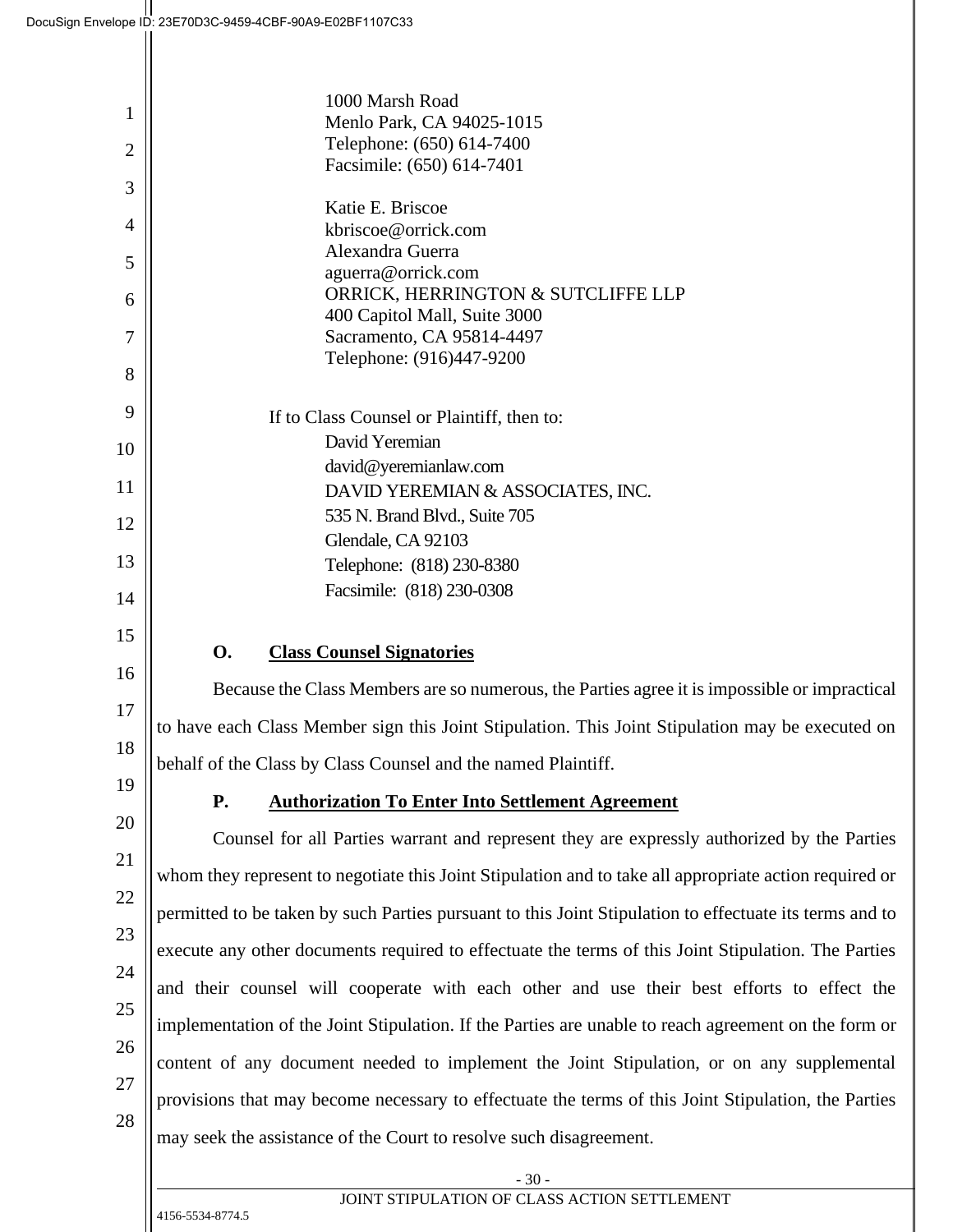1

# **Q. Plaintiff's Waiver of Right to be Excluded or Object**

2 3 4 5 Named Plaintiff agrees not to Opt-Out of the Class and agrees not to object to any terms of this Joint Stipulation. Non-compliance by Plaintiff with this paragraph will be void and of no force or effect. Any such request for exclusion or objection by Plaintiff will therefore be void and of no force or effect. This provision shall be effective upon Plaintiff signing this Stipulation.

6

### **R. Representation by Counsel**

7 8 9 10 11 12 The Parties acknowledge that they have been represented by competent counsel throughout all negotiations that preceded the execution of this Joint Stipulation, and that this Joint Stipulation has been executed with the consent and advice of counsel. The Parties further acknowledge that they have had an opportunity to consult with their counsel regarding the fairness and reasonableness of this Joint Stipulation. Further, Plaintiff and Class Counsel warrant and represent that there are no liens on the Joint Stipulation.

13

## **S. Severability**

14 15 16 If any provision of this Joint Stipulation is held by a court of competent jurisdiction to be void, voidable, unlawful or unenforceable, then that portion shall be severed, and the remaining portions of this Joint Stipulation will remain in full force and effect.

17

## **T. Execution in Counterparts**

18 19 20 21 22 23 This Joint Stipulation will become effective upon its execution by all of the undersigned. The Parties may execute this Joint Stipulation in counterparts, and execution of counterparts will have the same force and effect as if all Parties signed the same instrument. Any signature made and transmitted by facsimile or email for the purpose of executing this Joint Stipulation shall be deemed an original signature for purposes of this Agreement and shall be binding upon the party whose counsel transmits the signature page by facsimile or email.

24

## **U. Continuing Jurisdiction**

25 26 27 28 The Court shall retain jurisdiction over the interpretation and implementation of this Joint Stipulation as well as any and all matters arising out of, or related to, the interpretation or implementation of this Joint Stipulation and of the Settlement contemplated thereby. The Court shall not have jurisdiction or authority to modify the terms of the Joint Stipulation.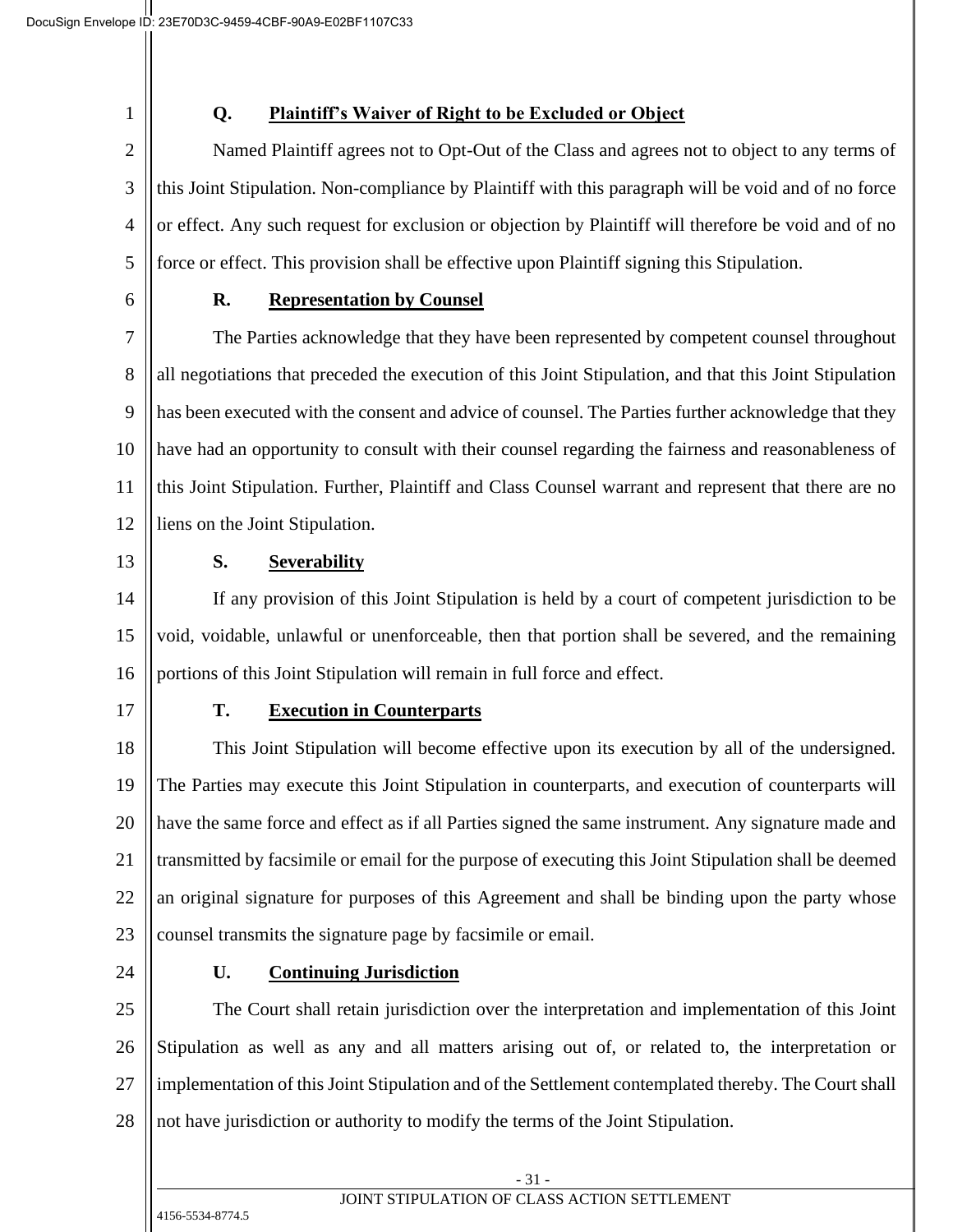